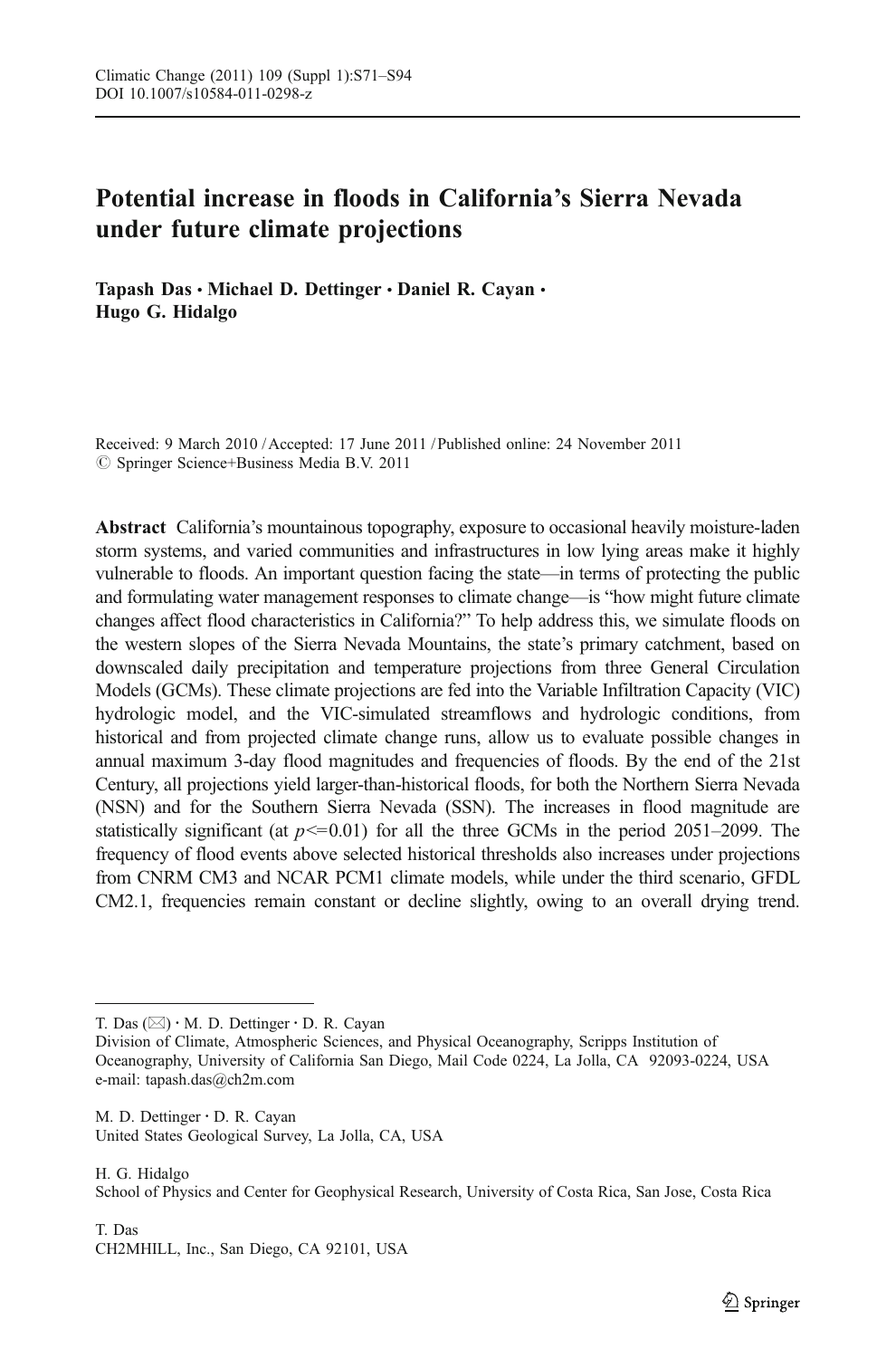These increases appear to derive jointly from increases in heavy precipitation amount, storm frequencies, and days with more precipitation falling as rain and less as snow. Increases in antecedent winter soil moisture also play a role in some areas. Thus, a complex, as-yet unpredictable interplay of several different climatic influences threatens to cause increased flood hazards in California's complex western Sierra landscapes.

# 1 Introduction

Floods cause immense damage to human societies globally and are thought to be the costliest type of natural disaster in economic and human terms. For example, in United States (US) the total estimated fiscal year 2003 flood damage was almost \$2.5 billion (Pielke et al. [2002](#page-23-0)). Flood damage fluctuates from year to year, but Pielke and Downton ([2000\)](#page-23-0) present an increasing trend in US flood damage over the past century.

Floods are particularly dangerous in California, where topography, exposure to heavy moisture-laden storm systems, and extensive human development and infrastructure in low lying areas add to the risks. In California, most of the large historical floods have arisen from two general mechanisms: (i) winter general floods covering large areas and (ii) spring and early summer snowmelt floods, mostly from the higher elevations of the central and southern Sierra Nevada (Roos [1997\)](#page-23-0). The largest winter floods have historically been most catastrophic and have caused billions of dollars in damages (Roos [1997](#page-23-0)). Floods in California are linked to winter-spring atmospheric circulations (Cayan and Riddle [1992\)](#page-21-0), with the largest floods most often associated with atmospheric rivers (Ralph et al. [2006](#page-23-0); Neiman et al. [2008](#page-23-0)). These influences, and hence the floods they produce, may be amplified in coming decades as climate becomes warmer, as projected by almost all global climate models.

California is currently faced by many urgent issues concerning floods and will need to make decisions in the context of possible climate changes. For example, the State's long history of major floods, together with ongoing tightening of water-supply options in the State, have led the California Water Plan Update in 2005 to identify integrated flood management actions as a crucial part of improved water supply management DWR ([2005a\)](#page-22-0). Such integration must address inherent and longstanding conflicts between management of California's reservoirs for flood protection versus their management for dry-season water supplies. But even as flood flows are accepted as a component of future water-supply solutions for the state, the recognized potential for flood-induced failures of aging levee systems, for widespread flood damages, and for disruptions of freshwater conveyances throughout the Central Valley, and especially in the Sacramento-San Joaquin Delta, threatens the State's communities and infrastructures, as well as its largest scale water-supply conveyances. Furthermore, there is a growing understanding that floods and floodplains play fundamental roles in the sustainability of Delta and Central Valley ecosystems and water quality (Healey et al. [2008\)](#page-22-0). In addressing these pressing challenges, informed decisions now require greater understanding and, eventually, reliable projections of future flood responses to likely 21st Century climate changes. That understanding and those projections are still very much matters of research, of which the present study is an early example.

Long-term changes in hydro-meteorological variables have already been documented across the western US, including large increases in winter and spring temperatures (e.g., Dettinger and Cayan [1995;](#page-21-0) Bonfils et al. [2008\)](#page-21-0), substantial declines in the volumes of snow pack in low and middle latitudes (Lettenmaier and Gan [1990](#page-22-0); Knowles and Cayan [2004](#page-22-0)), significant declines in April 1st snow water equivalent (SWE) (Mote et al. [2005](#page-23-0); Pierce et al. [2008](#page-23-0)), shifts toward more rainfall and less snowfall (Knowles et al. [2006\)](#page-22-0), earlier streamflow in snowfed rivers (Dettinger and Cayan [1995;](#page-21-0) Cayan et al. [2001](#page-21-0); Stewart et al. [2005](#page-23-0)), and sizeable increases in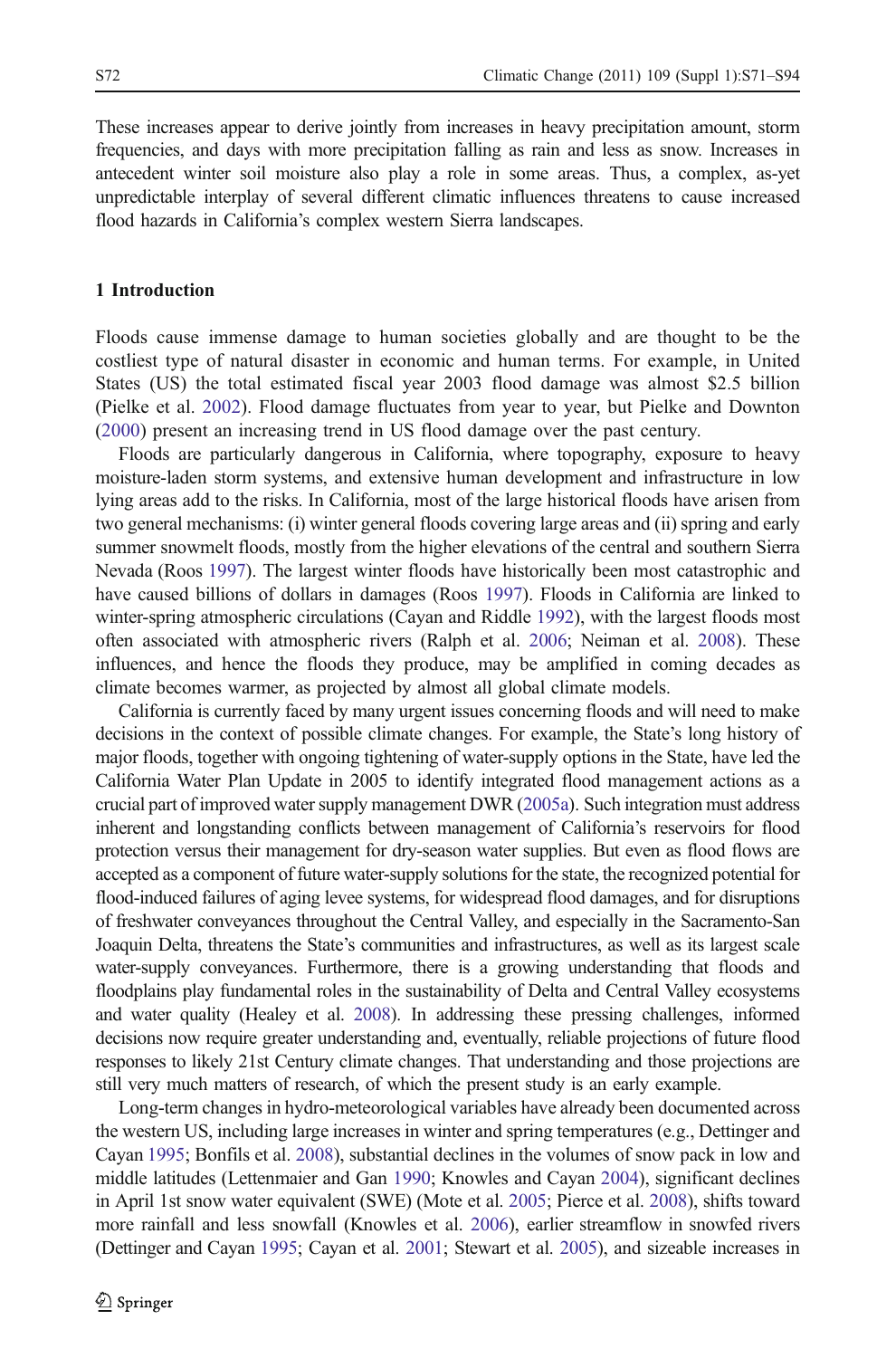winter streamflows as fractions of water-year totals (Dettinger and Cayan [1995;](#page-21-0) Stewart et al. [2005](#page-23-0)). Recently Barnett et al. [\(2008\)](#page-21-0) performed a formal multivariate detection and attribution study and showed that observed changes in the mountainous regions of the western US of minimum temperature, SWE as a fraction of precipitation, and center timing of streamflow covary during the period 1950–1999. They concluded, with a high statistical confidence, that up to 60% of the observed trends in those variables have been driven by increasing greenhouse effects and attendant temperature increases. In response to projected continuing increases in greenhouse-gas emissions, current climate change projections by the end of the 21st century California uniformly yield warming by at least a couple of degrees Celsius, and, although great uncertainties exist about future changes in long-term average precipitation rates in California (e.g., Dettinger [2005;](#page-21-0) Cayan et al. [2008a,b\)](#page-21-0), it is generally expected that extreme precipitation episodes will become more extreme as the climate changes (Easterling et al. [2000\)](#page-22-0).

Many studies have been performed to investigate the potential impact of these kinds of climate changes on California's hydrology at seasonal and longer time scales (for example, see Lettenmaier and Gan [1990;](#page-22-0) Miller et al. [2003;](#page-23-0) Knowles and Cayan [2004](#page-22-0); Dettinger et al. [2004](#page-22-0); Maurer [2007;](#page-22-0) Cayan et al. [2008a;](#page-21-0) Cayan et al. [2010\)](#page-21-0), finding changes in streamflow timing, warm season vs. cool season runoff, low flow season discharges, and overall flow totals. Given all of the observed and predicted hydrologic changes across the western US, it is reasonable to wonder whether there may be changes in the frequencies and magnitudes of floods as well. Projected climate changes may affect California's flood magnitudes and frequencies, and even the mechanisms by which floods are unleashed, in a variety of ways. Tendencies towards larger storm precipitation totals or more frequent large storms, or the reverse, could directly change the opportunities for floods. Projected warming trends would continue or increase recent trends toward having more precipitation fall as rain and less as snow (Knowles et al. [2006;](#page-22-0) Das et al. [2009](#page-21-0)), which could affect both magnitudes and frequencies of floods by increasing the catchment areas from which precipitation (rain) runs off most rapidly or by increasing the frequency of storms with large rainfall runoff totals. Warming may also change catchment water balances to alter antecedent hydrologic conditions that set the stage for floods, e.g., by increasing rates and opportunities for evapotranspiration to sap soil-moisture reservoirs.

In California, the magnitude of 100-year floods estimated from the early historical period was smaller than recently observed floods, suggesting either that the records used to estimate 100-year floods was too short or subject to recent changes in climate (Anderson et al. [2006;](#page-21-0) DWR [2005a,](#page-22-0) [b;](#page-22-0) [2007](#page-22-0)). Dettinger et al. [\(2004](#page-22-0)) evaluated future flood risks in specific California basins and found increased risks from warming alone. Miller et al. ([2003\)](#page-23-0) found increased likelihood of more floods in California under climate change. Hamlet and Lettenmaier [\(2007](#page-22-0)) identified increased flood risk tendencies in warmer basins along the coasts of Washington, Oregon and California using 20th century precipitation and temperature in a hydrological model. Milly et al. [\(2008\)](#page-23-0) argued "now is an opportune moment to update the analytic strategies used for planning such grand investments under an uncertain and changing climate." More recently, Dettinger et al. ([2009\)](#page-22-0) and Raff et al. ([2009\)](#page-23-0) predicted general increases in flood magnitude with climate change.

Although uncertainties abound, planning and investments for flood management in California must somehow accommodate potentially changing flood challenges due to climate changes. The projected climate changes may affect California's flood regimes in several ways, such as (Dettinger et al. [2009\)](#page-22-0):

- Potential to intensify or ameliorate of flood magnitudes
- Potential for increase, or decrease, frequencies of floods
- Potential for changing seasonalities and mechanisms of floods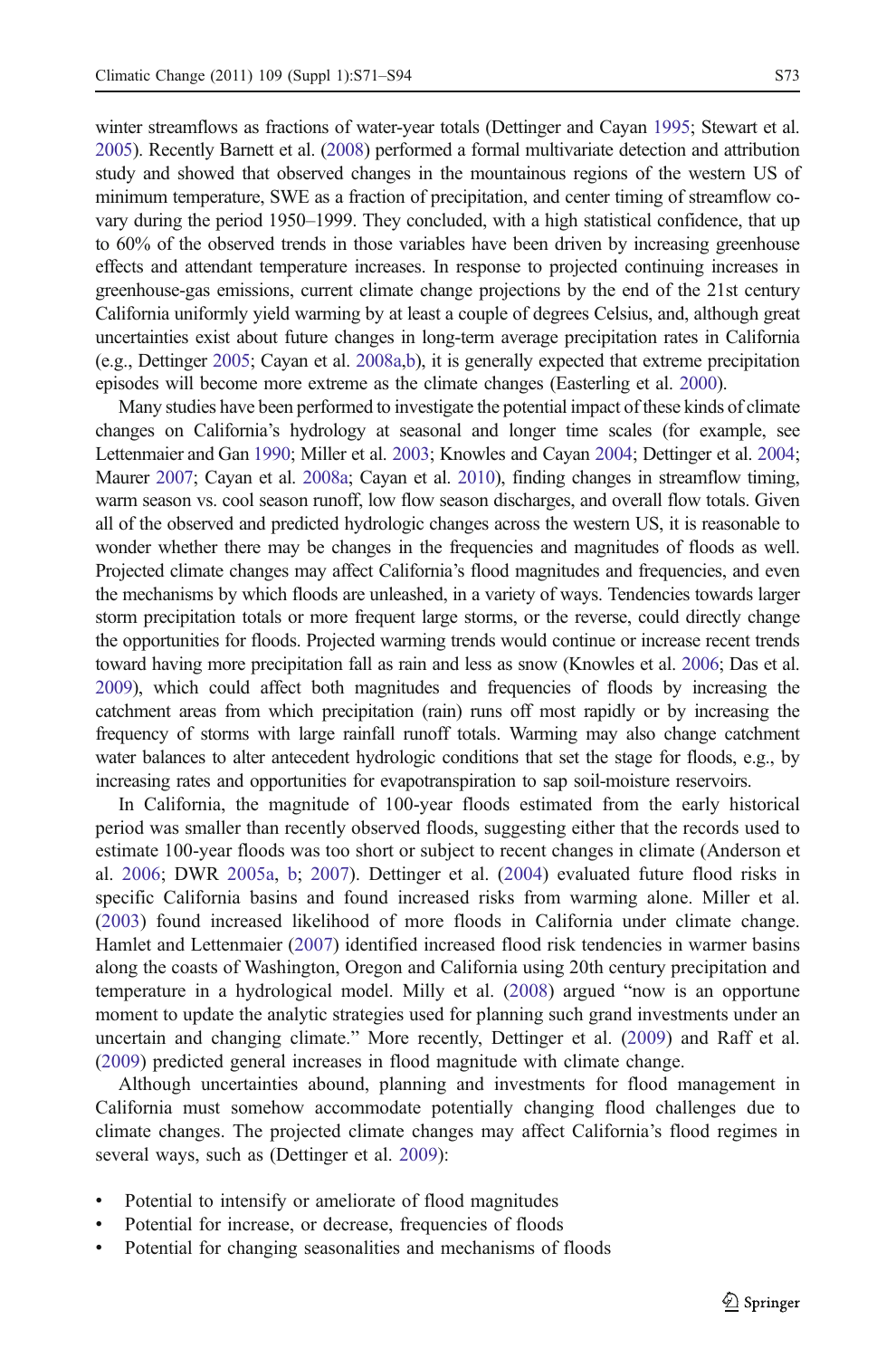In each case, such changes will remain uncertain. For example, arguments can be made that, with more water vapor and heat in the atmosphere, storms and thus floods should become more intense (e.g., Trenberth [1999\)](#page-23-0) or larger overall; however, as the polar regions warm more quickly than the lower latitudes, the equator-to-pole temperature differences are expected to decrease (Jain et al. [1999\)](#page-22-0) which generally would be expected—from basic geophysical fluid dynamics considerations—to weaken mid latitude storm tracks. Which change will dominate California's future flood regimes? Because the humid tropics have the strongest greenhouse effect, more heat will need to be transported poleward as the world warms and thus mid latitude storms (an important mechanism for poleward heat transport) may become more frequent. Alternatively, declining equator-to-pole temperature differences might tend to weaken storm tracks and reduce storm frequencies. Even with weakening storm tracks, however, trends towards warmer storms may result in more precipitation as rain rather than snow (Knowles et al. [2006;](#page-22-0) Das et al. [2009](#page-21-0)), changing the mechanisms and opportunities for flood generation in California's higher and wetter catchments to increase the percentage of storms that generate floods. In such a case, would weakening storm tracks or increasing rain fractions dominate to decrease or increase the numbers of overall floods? In a warming region, with presumed increases in the demands and opportunities for evaporation and transpiration, soils are likely to generally be drier (unless total precipitation increases considerably), which could reduce risks of floods. Alternatively, though, as long as some snow is still being deposited in the state, it is likely that warmer winters—at least—may induce more mid-winter snowmelt and thus wetter soils in winter, which might make flooding more likely. Thus future flood regimes are likely to depend on delicate and difficult balancing between several different kinds of climatechange effects and hydrologic responses. An integrated, hydrologic modeling approach is thus required to assess the net or overall flood-regime changes that might result.

The present study simulates possible changes in annual maximum 3-day flood magnitudes and frequencies for floods exceeding selected historical thresholds under a range of projected climate changes. Potential flood conditions were simulated by forcing the Variable Infiltration Capacity (VIC) hydrologic model with downscaled daily precipitation and temperature projections from three General Circulation Models (GCMs) (CNRM CM3, GFDL CM2.1 and NCAR PCM1). Further analysis was performed to examine possible mechanisms with the associated flood regime change.

This article is organized as follows. Section 2 presents data sets and models used in our study. A description of the method is given in Section [3](#page-6-0). Section [4](#page-8-0) presents model results and possible mechanisms for the projected flood regime changes. A summary and conclusions are given in Section [5](#page-17-0).

# 2 Datasets and models

#### 2.1 Observed meteorology

Daily observations of precipitation (P), maximum daily temperature (Tmax), minimum temperature (Tmin), and wind speed gridded to 1/8° spatial resolution across California were obtained from the Surface Water Modeling Group at the University of Washington ([http://www.hydro.washington.edu;](http://www.hydro.washington.edu) Hamlet and Lettenmaier [2005\)](#page-22-0). The data are based on the National Weather Service co-operative network of weather observations stations, augmented by information from the higher quality Global Historical Climatology Network (GHCN) stations. The dataset also relies on monthly PRISM data fields (Daly et al. [1994\)](#page-21-0)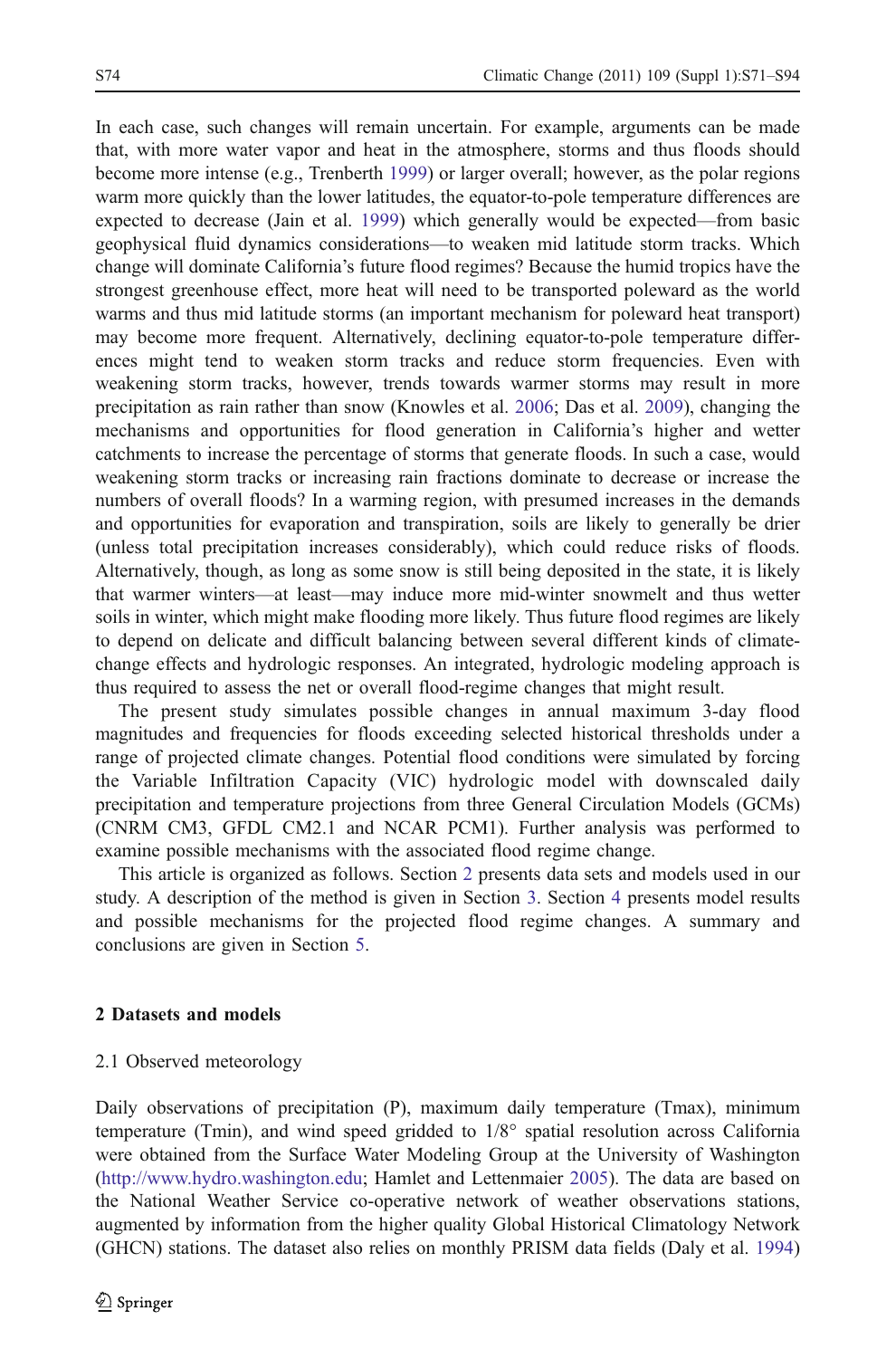to adjust for elevation effects on precipitation and temperature. Such corrections are necessary because topography in the study region strongly determines not only spatial patterns of precipitation (and temperature) but also basin-scale to regional totals of precipitation. The Hamlet and Lettenmaier ([2005\)](#page-22-0) dataset is available for the period 1915 through 2003, but hydrologic simulations in this study were of the period 1950–1999.

#### 2.2 Global climate models and downscaling

Because global-scale climate models operate on very coarse spatial grids (with grid cell centers separated by 1 to  $2^{\circ}$  of latitude and longitude or about 100-km to 200km), the representation of topography and thus of orographic enhancements of precipitation are almost entirely muted (Dettinger et al. [2004](#page-22-0); Dettinger [2005;](#page-21-0) Maurer [2007](#page-22-0); Cayan et al. [2008a,b\)](#page-21-0). Downscaling methods are used to obtain local-scale representations of surface weather from the regional-scale atmospheric variables provided by GCMs. Daily P, Tmax and Tmin from three GCMs (CNRM CM3 model, GFDL CM2.1 and NCAR PCM1) were downscaled to  $1/8$  ° resolution (about 12-km) using the Constructed Analogues (CA; Hidalgo et al. [2008,](#page-22-0) [2009](#page-22-0); Maurer and Hidalgo [2008\)](#page-22-0) statistical downscaling method. These three GCMs were selected from among the six GCMs used by the California Climate Action Team in its recent California Climate Change Assessment (Cayan et al. [2009](#page-21-0); Franco et al. [2011,](#page-22-0) in this issue). The selection of the global models was guided by several different factors, including having a good representation of typical patterns of El Nino-Southern Oscillation (ENSO) and Pacific Decadal Oscillation (PDO) and realistic representation of mean climate and its decadal variability over California. Another selection criterion was the availability of daily precipitation and temperature data required for the CA downscaling procedure, and to set up a hydrological model to simulate future floods. Flood responses to historical climates, as simulated by each GCM under 20c3m estimates of historical emissions, and to future climates under the medium-high emission scenario (SRES A2; IPCC [2007](#page-22-0)) are simulated and evaluated here. In the A2 emission scenario, emissions accelerate throughout the 21st Century, and, by the end of the 21st century, atmospheric  $CO<sub>2</sub>$  concentrations reach more than triple their pre-industrial levels. This emission scenario yields significant climate change; thus, if climate change could alter flood conditions in California, we expect that evidence will emerge from simulations using this scenario. However, because a broader range of scenarios is not evaluated here, the present results cannot be interpreted as prediction of flood changes but rather as examples of levels of flood change that could plausibly develop in the 21st Century.

In the constructed analogues (CA) method, downscaled climate fields at 1/8° are obtained by constructing linear combinations of previously observed weather patterns, including adjustments for model biases. A library of gridded meteorological observations, based on Maurer et al. [\(2002\)](#page-22-0) from the period 1950 to 1999, coarsened to match the GCM grid is searched at each GCM time step to locate 30 best analogues of the GCM output for a given day. The 30 previously observed daily patterns most similar (at GCM resolution) to the GCM pattern to be downscaled are then joined by a linear regression to obtain a linear combination that best matches, on the GCM grid, the GCM pattern to be downscaled. Once the best combination of past patterns and the regression-based linear combination of them are obtained, the same linear combination is applied to the original high-resolution Maurer et al. ([2002](#page-22-0)) fields from the same historical days to obtain a high-resolution version of the meteorological conditions corresponding to the daily GCM pattern in question. Downscaling by CA and by the bias correction and spatial downscaling (BCSD), another statistical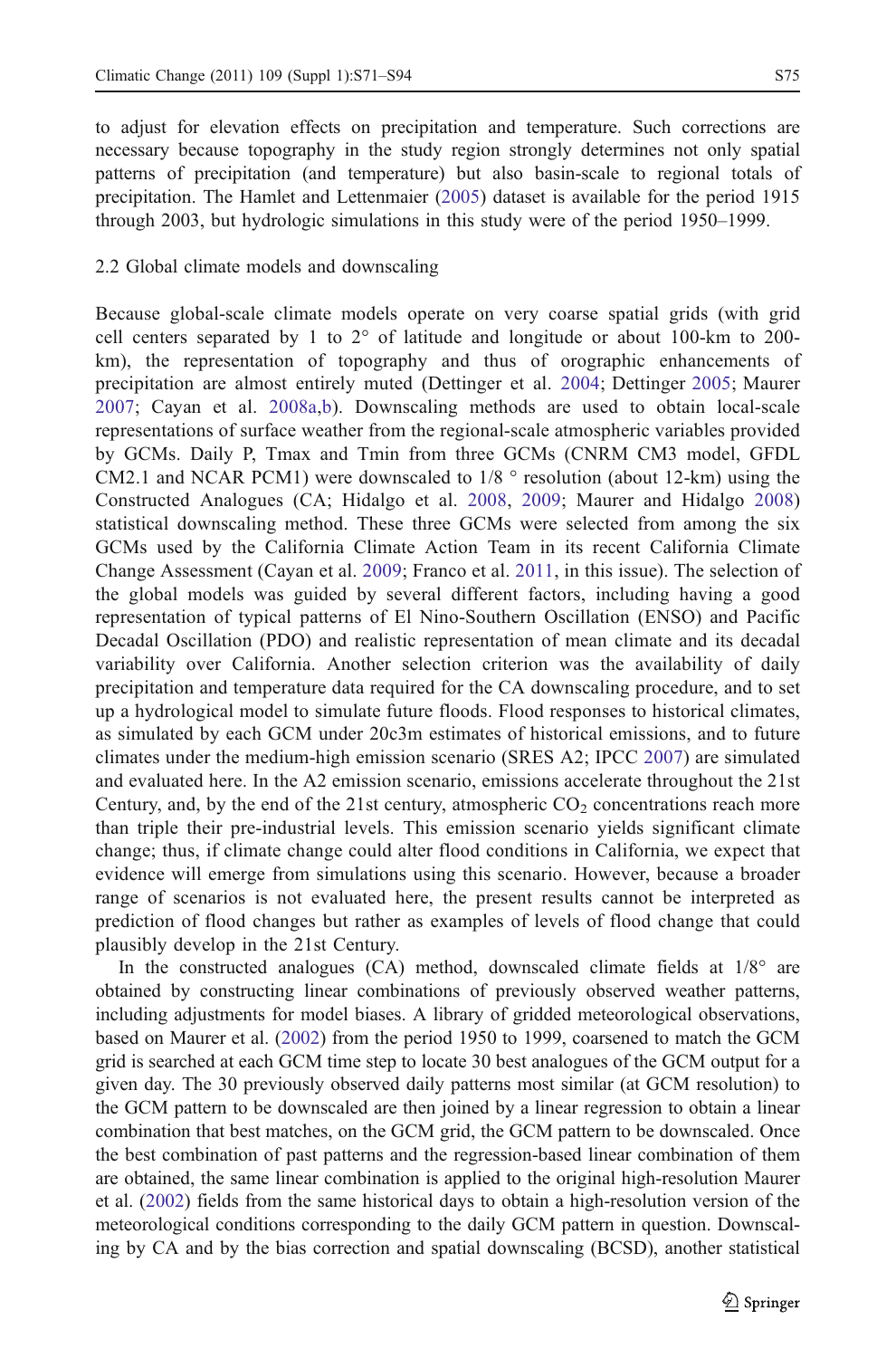downscaling methodology, yield results that are quantitatively similar (Maurer and Hidalgo [2008\)](#page-22-0). An advantage of the CA method over the BCSD method is that CA can capture changes in the diurnal cycles of temperatures and changing weather extremes in the GCM outputs. The original version of the CA method (Hidalgo et al. [2008\)](#page-22-0) does not include as extensive a bias-correction of the GCM data as does BCSD, instead including only the biascorrection that was obtained through working with anomalies of the GCM data. But in this work we add a simple post-downscaled bias-correction for precipitation, as follows. As a first step, for every 12-km VIC gridcell, we compute ratios of long term monthly observed precipitation (Maurer et al. [2002\)](#page-22-0) and long term monthly precipitation of GCM historical simulation (so called 20c3m simulation) for the period 1950–1999, for 12 months. In the second step, these ratios are multiplied by the daily values of downscaled precipitation for the period 1950–2099 (thus using the multiplier factor to the downscaled future precipitation). By doing this, no day-to-day correspondence between the model historical simulation and observations could be expected, however the downscaled mean seasonal cycle of precipitation, at 12-km grid scale, is expected to be much the same as the 50 year observed climatology for downscaled model historical simulations. Interested readers are referred to an investigation of advantages of bias-correction procedures (Maurer et al. [2010a\)](#page-23-0).

## 2.3 Hydrological model

To simulate daily streamflow during the period 1951–1999 and under 21st Century climate change conditions, we used the VIC distributed macro-scale hydrological model (Liang et al. [1994](#page-22-0); Cherkauer et al. [2003](#page-21-0)). Defining characteristics of VIC are the probabilistic treatment of sub-grid soil moisture capacity distribution, the parameterization of baseflow as a nonlinear recession from the lower soil layer, and the unsaturated hydraulic conductivity at each particular time step is treated as a function of the degree of soil saturation (Liang et al. [1994;](#page-22-0) Maurer et al. [2002\)](#page-22-0). Surface runoff uses an infiltration formulation based on the Xinanjiang model (Wood et al. [1992](#page-23-0)), while baseflow follows the ARNO model (Todini [1996](#page-23-0)). It uses a tiled representation of the land surface within each model grid cell, allowing sub-grid variability in topography, infiltration, and land surface vegetation classes (Liang et al. [1994](#page-22-0); Maurer et al. [2002](#page-22-0)). Derived variables such as radiation, humidity and pressure are estimated within the model based on the input P, Tmax and Tmin values using the algorithms of Kimball et al. ([1997\)](#page-22-0) and Thornton and Running ([1999\)](#page-23-0). The calibrated soil parameters for VIC are the same as those used in Barnett et al. ([2008\)](#page-21-0) and Hidalgo et al. ([2009\)](#page-22-0). The vegetation cover was obtained from the North American Land Data Assimilation System (NLDAS) and was held static through the entire simulation period. The VIC model was run at a daily time step, with a 1-hour snow model time step in water balance mode, and using a  $1/8$  by  $1/8^\circ$  grid resolution. Using the gridded meteorological forcing, along with the physiographic characteristics of the catchment (for example, soil and vegetation properties), VIC calculates a suite of hydrologic variables, including runoff, baseflow, soil moisture, actual evapotranspiration and Snow Water Equivalent (SWE) in the snowpack.

VIC has been used extensively in a variety of water resources applications from studies of climate variability, hydrologic forecasting and climate change studies (for example, Nijssen et al. [2001](#page-23-0); Maurer et al. [2002](#page-22-0); Sheffield and Wood [2007](#page-23-0); Barnett et al. [2008](#page-21-0); Wood and Lettenmaier [2006;](#page-23-0) Dettinger et al. [2011;](#page-21-0) Cayan et al. [2010](#page-21-0)). Mote et al. ([2005\)](#page-23-0) found reasonable agreement between the spatial pattern of observed SWE and the VIC simulated values. The ability of the model to simulate soil moisture at some of the points is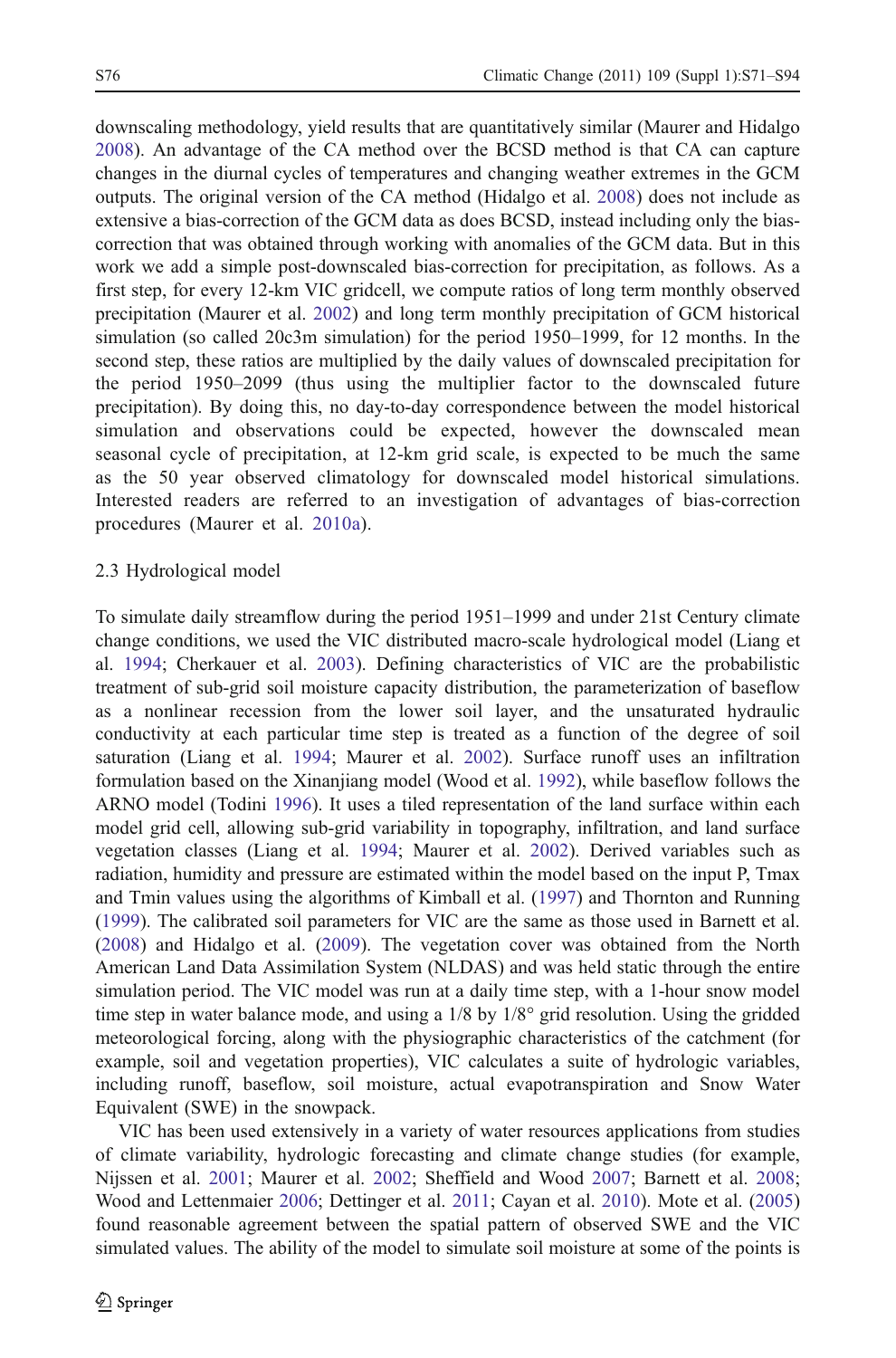<span id="page-6-0"></span>found satisfactory when compared with the measurements (Maurer et al. [2002](#page-22-0)). VIC simulated streamflow validates well with observations, for relatively larger catchments at monthly temporal scale when the model has been calibrated using streamflow data (Maurer et al. [2002;](#page-22-0) Hidalgo et al. [2009](#page-22-0)). Hamlet and Lettenmaier [\(2007](#page-22-0)) performed a study using VIC simulated extreme streamflows to examine flood characteristics across the West (including California), and argued that VIC can be applied to investigate relative changes in flood risks. In the present study, the main focus is to investigate the changes of floods risk under future climate projections.

#### 2.4 Study areas

In the present study, flood regimes are analyzed for Northern and Southern parts of the western slopes of the Sierra Nevada (Fig. [1\)](#page-7-0). Drainage areas for the basins simulated here in the Northern Sierra Nevada (NSN) and Southern Sierra Nevada (SSN) are approximately  $46,080$  km<sup>2</sup> and  $15,120$  km<sup>2</sup> respectively. Topographic elevation for NSN varies from 150 m (m ASL) to 2480 m, with an average elevation of 1360 m. Annual precipitation spatially varies with topographic structure, from 290 mm to 2050 mm, with an average value of 940 mm. Annual temperature spatially varies from  $-0.3^{\circ}$  C to 16.4<sup>0</sup> C, averaging 8.1<sup>0</sup> C. Topographic elevation for SSN spatially varies from 150 m (m ASL) to 3520 m, with an average elevation of 1840 m. Annual precipitation varies from 345 mm to 1430 mm; with an average value of 990 mm. Annual temperature spatially varies from  $-4.6^{\circ}$  C to 16.2<sup>°</sup> C, averaging 6.6<sup>°</sup> C. Because the NSN area is at lower elevation and warmer, the majority of the streamflow comes directly from winter precipitation and is mixed rain-snow dominated, whereas SSN rivers are dominated by springtime snowmelt runoff (Dettinger et al. [2004](#page-22-0)).

# 3 Methods

The VIC simulated runoff and baseflow were combined and routed, as in Lohmann et al. ([1996](#page-22-0)), to obtain daily streamflows for locations near the bottom of seven California river basins (Fig. [1\)](#page-7-0). NSN streamflow was computed by adding the routed streamflow from the Sacramento River at Bend Bridge, the Feather River at Oroville and the Yuba River at Smartville. SSN streamflow was obtained by summing daily streamflows from the four main tributaries of the San Joaquin River: the Stanislaus at New Melones Dam, the Tuolumne River at New Don Pedro, the Merced at Lake McClure, and the San Joaquin at Millerton Lake. As stated previously, the main aim is to study possible changes in flood occurrences and flood magnitudes. A historical 99th percentile value of daily streamflow (from November through July) for the period 1951–1999 was obtained from routed flows as simulated with historical meteorology and with the historical simulations from each GCM. These flow values were used as thresholds to define floods for frequency-of-flooding evaluations.

To examine changes in flood magnitudes, we use 3-day maximum annual streamflows simulated by VIC as driven by the downscaled climate model meteorology for the period 1951–2099. The 3-day flood, a measure commonly used for flood planning purposes in California (DWR [2006](#page-21-0); Chung et al. [2009\)](#page-21-0), is important because flood-control reservoir space in the Sierra is large enough so that discharge totals over 3 or more days are more representative of uncontrolled flood risks than are shorter term totals. The 3-day peak flow has thus become a standard for climate change impact studies in California (e.g., Brekke et al. [2009;](#page-21-0) Maurer et al. [2010a](#page-23-0), [b](#page-23-0)).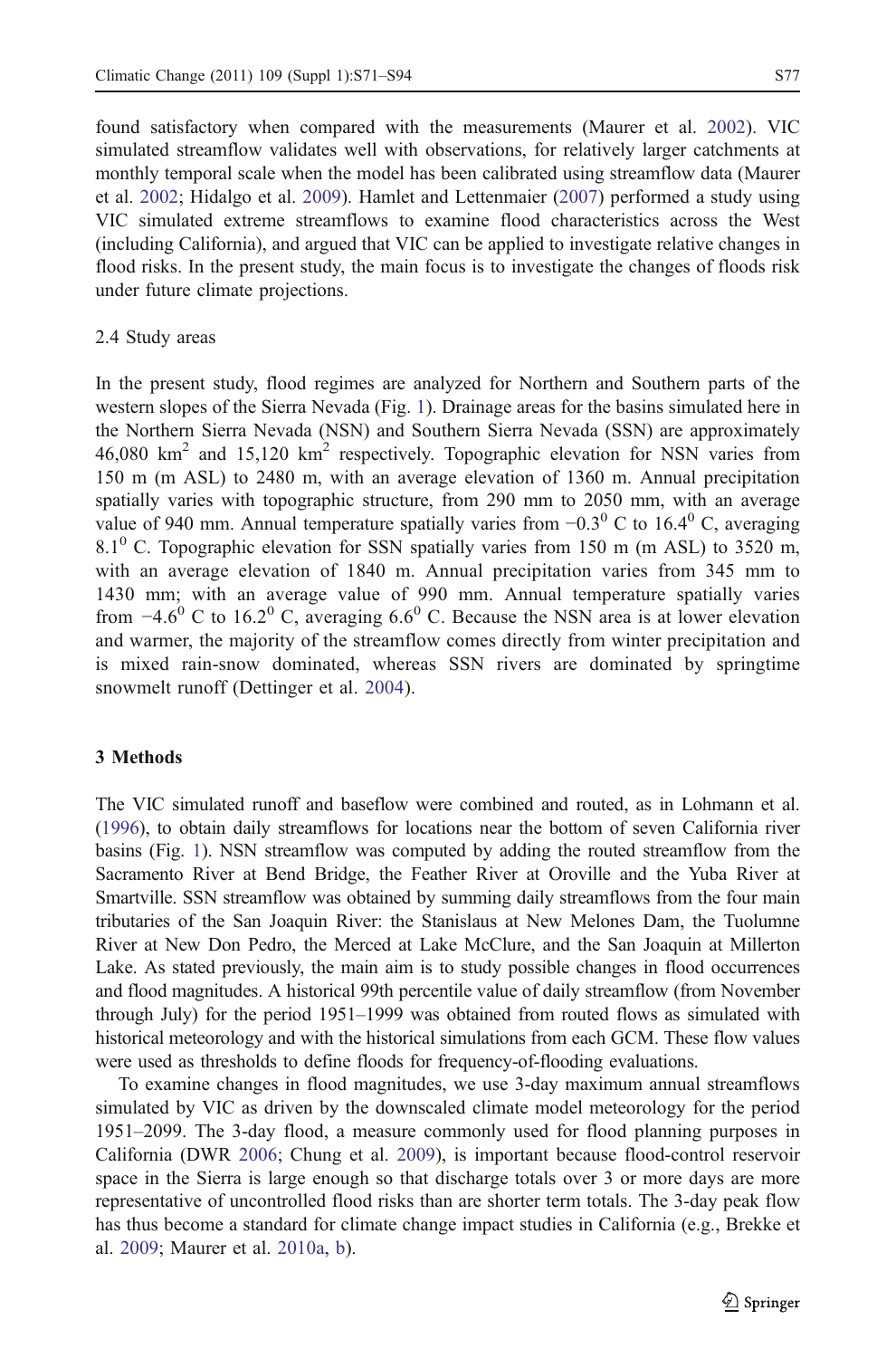<span id="page-7-0"></span>

Fig. 1 California's Northern Sierra Nevada (a) and Southern Sierra Nevada (b). The northern Sierra Nevada consists of the drainage areas from the Sacramento River at Bend Bridge (1), the Feather River at Oroville (2) and the Yuba River at Smartville (3). The southern Sierra Nevada consists of the drainage areas from the four main tributaries of the San Joaquin river: the Stanislaus at New Melones Dam (4), the Tuolumne River at New Don Pedro (5), the Merced at Lake McClure (6) and the San Joaquin at Millerton Lake (7). Histograms show the distribution of the elevations of VIC grid cells

Flood magnitudes of several return periods (T), in years, computed from model simulated historical period (1951–1999) were compared with the flood magnitudes at the corresponding return periods based on flows simulated for 2001–2049 and 2051–2099. The 3-day maximum floods for each year were calculated along with their probabilities of exceedance (assigned using the Weibull plotting position) from the three time periods 1951–1999, 2001–2049, and 2051–2099. Then the inverse of the probability (frequency factor,  $K$ ) (Chow et al. [1988;](#page-21-0) Shabri [2002\)](#page-23-0) was calculated assuming a log-Pearson type III distribution. The K values were plotted against the base10 logarithm of the 3-day streamflow maximum. A least-squares linear regression was computed from the data along with 99% regression confidence intervals. From these fits and confidence intervals, flood magnitudes with different return periods ranging from 2 years through 50 years were computed from the fitted flood frequency curves from each of the time epochs. A statistical method described in the [appendix](#page-20-0) was used to determine if the change of the flood magnitude under future climate projections with compared to model historical period is significant at a high statistical confidence level (at  $p=0.01$  level).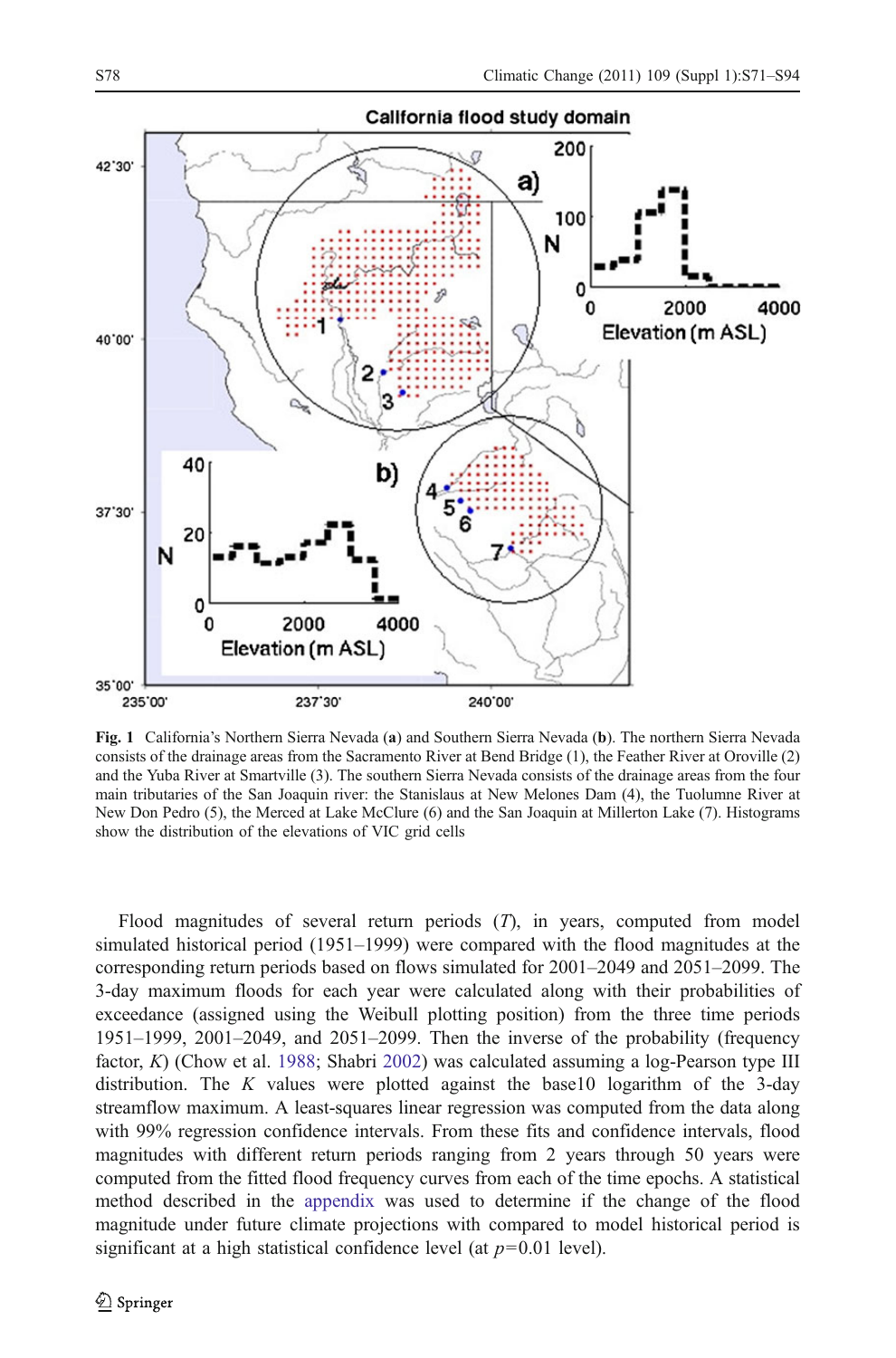## <span id="page-8-0"></span>4 Results and discussions

## 4.1 Climate change projections

Water year precipitation and annual temperature values, as deviations from model simulated historical period (1951–1999) normal, from the three GCMs over the NSN and SSN are depicted in Table 1. The changes in annual precipitation and temperature were computed using the area-averaged precipitation and temperature across the drainage areas of NSN and SSN. GCMs used in this study cover a range of climate change sensitivities, so that the projections yield moderate increases of annual temperature between 0.5°C and 1.0°C by 2049, with increases between about  $2^{\circ}$ C to  $3^{\circ}$ C by 2099 (Table 1). The GFDL model is warmest, followed by CNRM. Because of naturally occurring decadal and multi-decadal precipitation variations as well as differences among the GCMs, trends in precipitation projections are less steady or unanimous. The GFDL model projects overall drying, whereas the CNRM model projects about a 10% increase in precipitation, by 2049. Precipitation ranges from near historical normal to about 8% reduction by 2099. PCM shows moderate warming and moderate increase of precipitation (Table 1).

The number of winter days with precipitation occurring as snow divided by the total number of winter days with precipitation is calculated as follows. A given wet day (day with precipitation above 0.1 mm), in the period November through March, was classified as a snowy day if snowfall (S) was greater than 0.1 mm. As in the VIC (and also in Das et al. [2009\)](#page-21-0), S was calculated using the equation below:

$$
S = \begin{cases} 0 & \text{for } T \geq T_{rain} \\ P & \left(\frac{T - T_{rain}}{T_{snow} - T_{rain}}\right) & \text{for } T_{snow} < T < T_{rain} \\ P & \text{for } T \leq T_{snow} \end{cases}
$$

where, T is the daily average temperature,  $T_{snow}$  is the maximum temperature at which snow falls and  $T_{rain}$  is the minimum temperature at which rain falls. To be consistent with the VIC model simulations, the values of  $T_{snow}$  and  $T_{rain}$  were set to −0.5°C and 0.5°C respectively.

|                        | $\Delta T$ (°C) |               | $\Delta P$ (%) |               | $\Delta$ Snow days as percentage<br>of wet days $(\% )$ |               |
|------------------------|-----------------|---------------|----------------|---------------|---------------------------------------------------------|---------------|
|                        | $2001 - 2049$   | $2051 - 2099$ | $2001 - 2049$  | $2051 - 2099$ | $2001 - 2049$                                           | $2051 - 2099$ |
| Northern Sierra Nevada |                 |               |                |               |                                                         |               |
| CNRM CM3               | 0.9             | 3.0           | 10.7           | 0.5           | $-13.7$                                                 | $-36.0$       |
| GFDL CM2.1             | 1.2             | 3.3           | $-0.5$         | $-10.1$       | $-16.6$                                                 | $-47.8$       |
| <b>NCAR PCM1</b>       | 0.6             | 2.1           | 3.6            | 3.0           | $-10.5$                                                 | $-39.3$       |
| Southern Sierra Nevada |                 |               |                |               |                                                         |               |
| CNRM CM3               | 1.0             | 3.1           | 10.5           | $-8.9$        | $-4.9$                                                  | $-19.7$       |
| GFDL CM2.1             | 1.2             | 3.5           | $-2.2$         | $-14.5$       | $-7.0$                                                  | $-25.4$       |
| <b>NCAR PCM1</b>       | 0.7             | 2.1           | 4.7            | 5.4           | $-4.6$                                                  | $-16.6$       |

Table 1 Annual temperature change (°C), annual precipitation change (%), and annual snow days as a percentage of wet days change (%) from historical period (1951–1999) in the Northern Sierra Nevada and Southern Sierra Nevada for the 3 GCMs A2 greenhouse-gas emission scenarios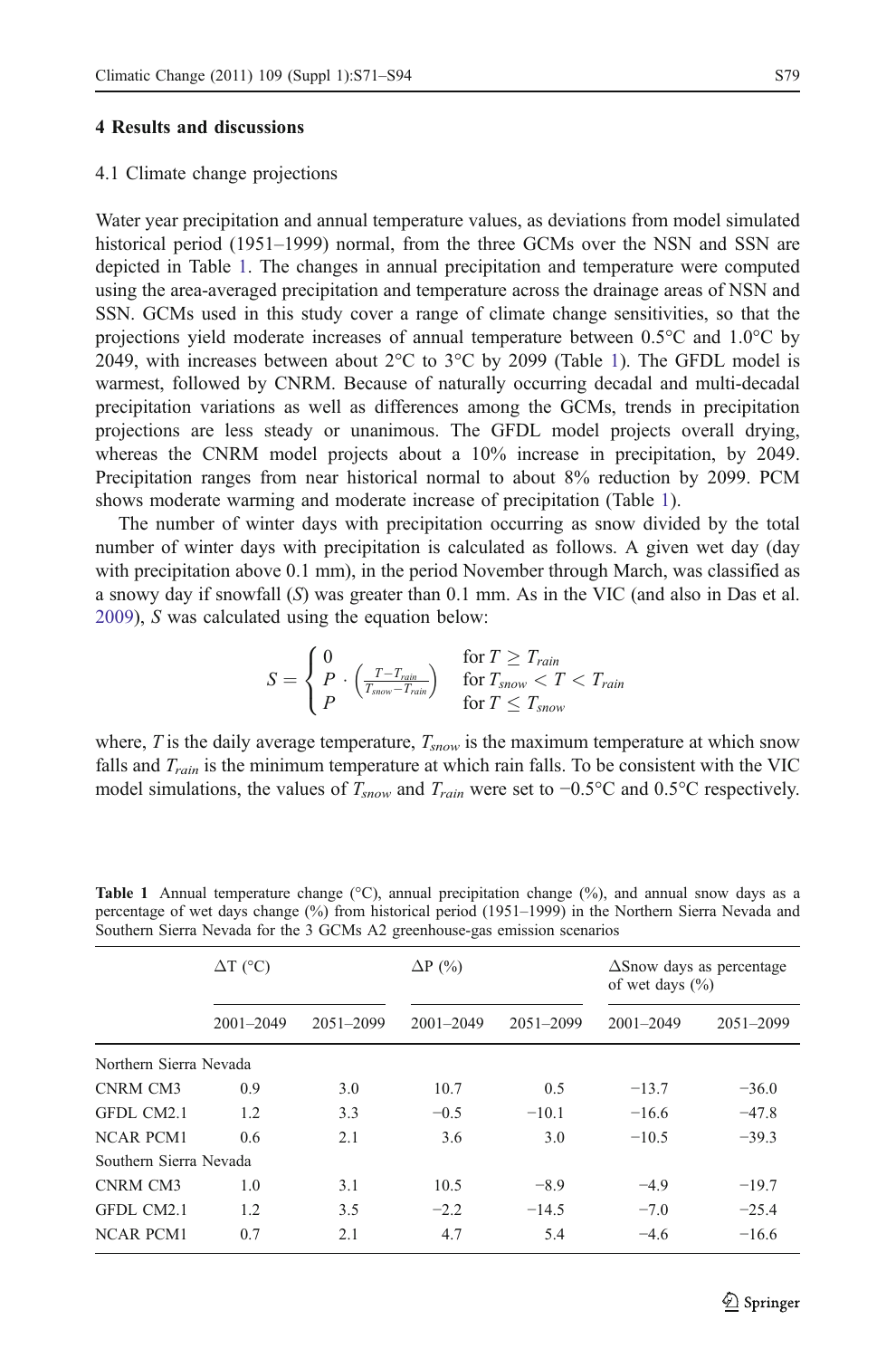<span id="page-9-0"></span>The projections yield reductions of winter-total snowy days as a fraction of winter-total days with precipitation (indicating a decrease in days with snowfall); larger changes are projected for NSN and the reductions are amplified by the late 21st century (Table [1\)](#page-8-0).

## 4.2 Changes in extreme precipitation

There is an indication of increased magnitudes in the 3-day precipitation among the highest values, (longest return intervals), except in NCAR PCM1 (Fig. 2). With respect to the climate projections, in general, there is an increased frequency of the extreme precipitation events for the future projected scenarios, except for the GFDL for SSN which shows extreme precipitation events staying either same or decreasing slightly (Table [2\)](#page-10-0). In terms of the frequency of occurrence of extreme precipitation events, precipitation is considered an extreme event when the daily area-averaged precipitation over the NSN and SSN is larger than 99 percentile values computed from the GCM simulated historical period (1951–



Fig. 2 Probability distributions for 3-day annual maximum precipitation from CNRM CM3, GFDL CM2.1 and NCAR PCM1 GCMs. Climate change period (2000–2099) from SRES A2 scenarios. 1951–1999 period is from GCM simulated historical period. (Left) Northern Sierra Nevada, (Right) Southern Sierra Nevada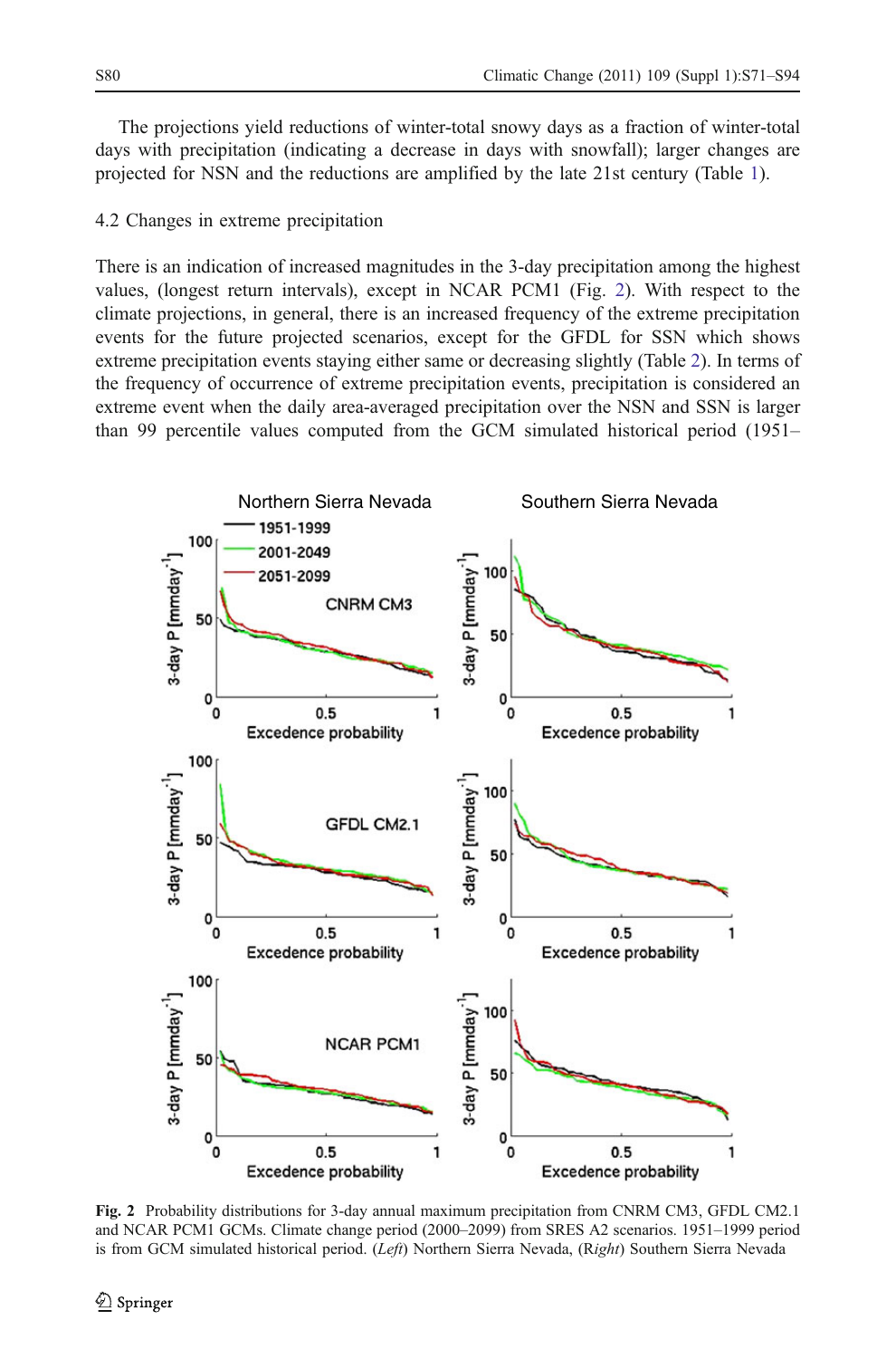<span id="page-10-0"></span>

| <b>Table 2</b> Frequency (number of<br>events per year on average) of                                                                                                                            |                        | 1951-1999 | $2001 - 2049$ | $2051 - 2099$ |  |
|--------------------------------------------------------------------------------------------------------------------------------------------------------------------------------------------------|------------------------|-----------|---------------|---------------|--|
| extreme precipitation in the<br>Northern Sierra Nevada and<br>Southern Sierra Nevada from<br>three coupled ocean-atmosphere<br>general circulation models, each<br>forced by historical and 21st | Northern Sierra Nevada |           |               |               |  |
|                                                                                                                                                                                                  | <b>CNRM CM3</b>        | 2.7       | 3.8           | 4.2           |  |
|                                                                                                                                                                                                  | GFDL CM2.1             | 2.7       | 3.0           | 3.2           |  |
|                                                                                                                                                                                                  | <b>NCAR PCM1</b>       | 2.7       | 3.5           | 3.5           |  |
| century greenhouse-gas A2 emis-                                                                                                                                                                  | Southern Sierra Nevada |           |               |               |  |
| sion scenarios                                                                                                                                                                                   | <b>CNRM CM3</b>        | 2.7       | 4.0           | 3.2           |  |
|                                                                                                                                                                                                  | GFDL CM2.1             | 2.7       | 2.6           | 2.7           |  |
|                                                                                                                                                                                                  | <b>NCAR PCM1</b>       | 2.7       | 3.0           | 3.3           |  |

1999). The climate model simulations yield increases in extreme precipitation events by about 11% to 40% by 2049 for NSN, and between 18% through 55% by 2099. For SSN, the changes of extreme precipitation frequency are about −4% through 48% by 2049, and 0% through 22% by 2099 (Table 2). Furthermore, when aggregating the extreme precipitation events for the winter period (DJF), climate models suggest an increase in the frequency of extreme precipitation events for the projected period (2000–2099) in both the NSN and SSN. Thus, overall, the projections tend towards larger storm totals and more frequent extreme-precipitation events.

#### 4.3 Flood magnitudes

We begin our evaluations by comparing probability distributions for 3-day annual streamflow from VIC simulations as driven by downscaled climate model meteorology from CNRM CM3, GFDL CM2.1 and NCAR PCM1 GCMs for NSN and SSN. Annual 3-day maximum flows increase for the longest return periods (largest floods), except for NCAR PCM1 for the period 2051–2099 which shows a slight decrease (Fig. [3](#page-11-0)).

A flood frequency analysis of the 3-day floods as simulated by VIC in response to the historical observed meteorology is shown in Fig. [4](#page-12-0) *(top panels)*. The climate change impact on the flood discharge magnitude was evaluated by comparing flood frequency curves estimated from the future simulations (Fig. [4](#page-12-0)) to those estimated from historical simulations. Table [3](#page-13-0) presents flood discharges for various return periods, ranging from 2 years to 50-years, in absolute and relative terms. The hypothesis that the best prediction of flood discharge for a certain return period T in years  $(Q_T)$  from the historical period (1951– 1999) was statistically different from the best prediction of  $Q_T$  under the future climate was tested using a statistical method described in the [appendix](#page-20-0). As can be seen, for the NSN there is a general increase in the  $Q_T$  in the future climate. These increases are statistically significant (at  $p=0.01$  level) for the CNRM, GFDL simulations of the first half of the 21st century (2001–2049) while the increases of  $Q_T$  for all return periods are statistically significant for the late period of the 21st century (2051–2099) (Table [3\)](#page-13-0). For SSN, the increase of flood discharges for all the return periods for CNRM, and flood discharges with more frequent return periods (up to 5-years) for GFDL are statistically significant for the first half of 21st century (2001–2049). PCM1 simulated flood discharges for the 2001–2049 epoch declined compared to model historical. However, by 2051–2099, there is an increase in the 3-day flows for the all 3-GCMs, including the GCM models that project 8–15% declines in overall precipitation, and the increases are statistically significant with high confidence.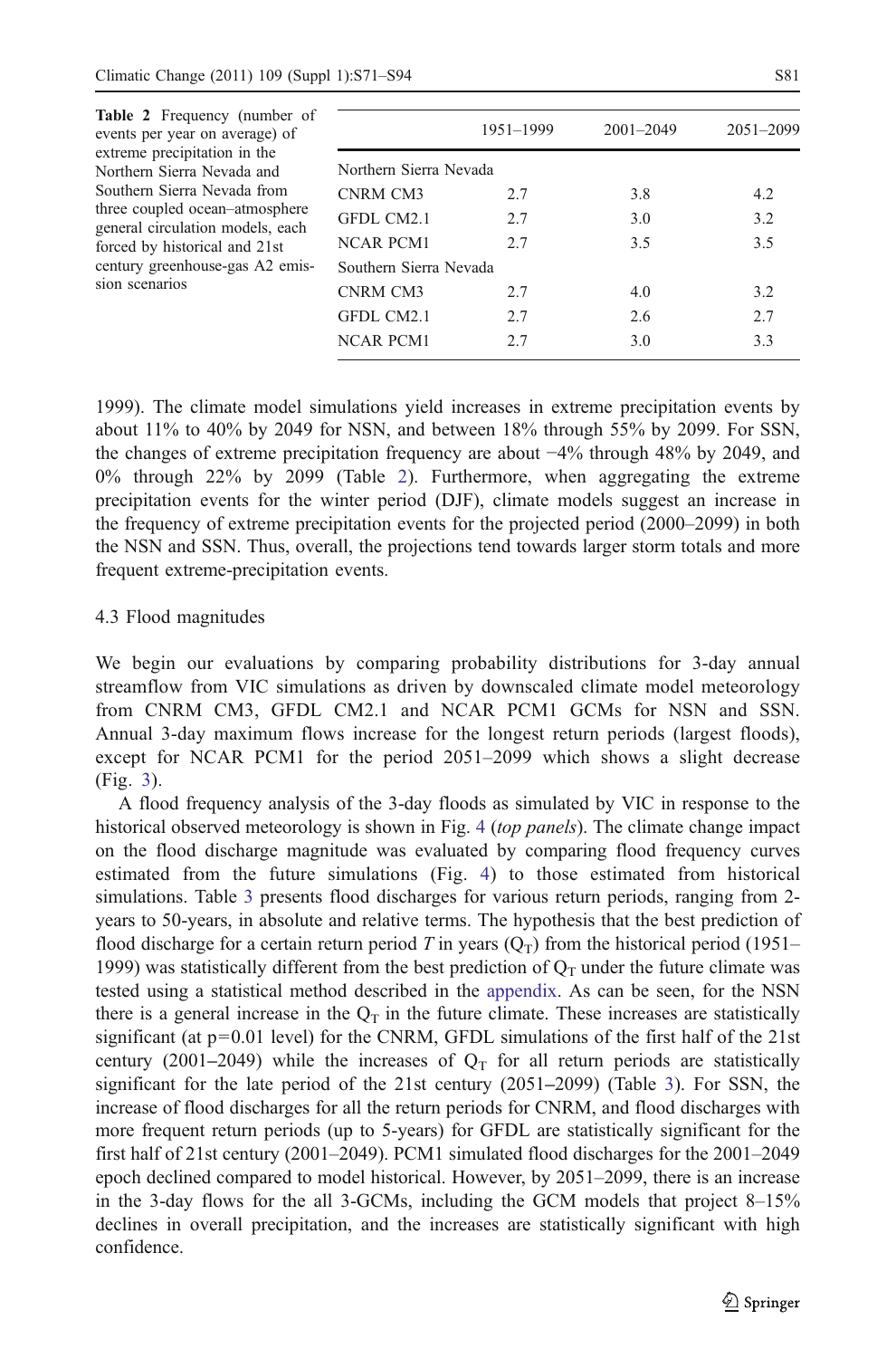<span id="page-11-0"></span>

Fig. 3 Same as Fig. [2](#page-9-0), except using 3-days maximum annual streamflows as simulated by downscaled meteorology from CNRM CM3, GFDL CM2.1 and NCAR PCM1 GCMs

#### 4.4 Flood occurrences

Historically, most of the floods in California's NSN have occurred from November to March (Fig. [5,](#page-14-0) *left top panel*). As in the observations, the largest simulated floods occurred during winter (DJF) and they correspond to so-called "pineapple express" events—in which strong low-level Pacific jets transport copious water vapor and warm temperatures to the West Coast (Cayan and Peterson [1989;](#page-21-0) [1993;](#page-21-0) Pandey et al. [1999](#page-23-0); Cayan and Riddle [1992](#page-21-0); Dettinger [2004](#page-21-0); Mo et al. [2005;](#page-23-0) Ralph et al. [2006](#page-23-0); Dettinger [2011\)](#page-21-0). During spring (MAM), smaller floods are common and usually are driven by snowmelt on sunny days. These two kinds of floods in the SSN were evaluated in terms of whether it rained or not during the days of the flood (Fig. [5,](#page-14-0) right top panel). There are "wet" or precipitation-dominated floods, mostly in winter, and "dry" or snowmeltdominated floods, mostly in summer (see also Roos [2006\)](#page-23-0). As in the NSN, the largest floods in the SSN occur during the winter (DJF) corresponding to precipitationdominated floods, associated with midlatitude, winter storms. Snowmelt-dominated floods occur mainly during the spring-summer (MJJ) and are associated with high-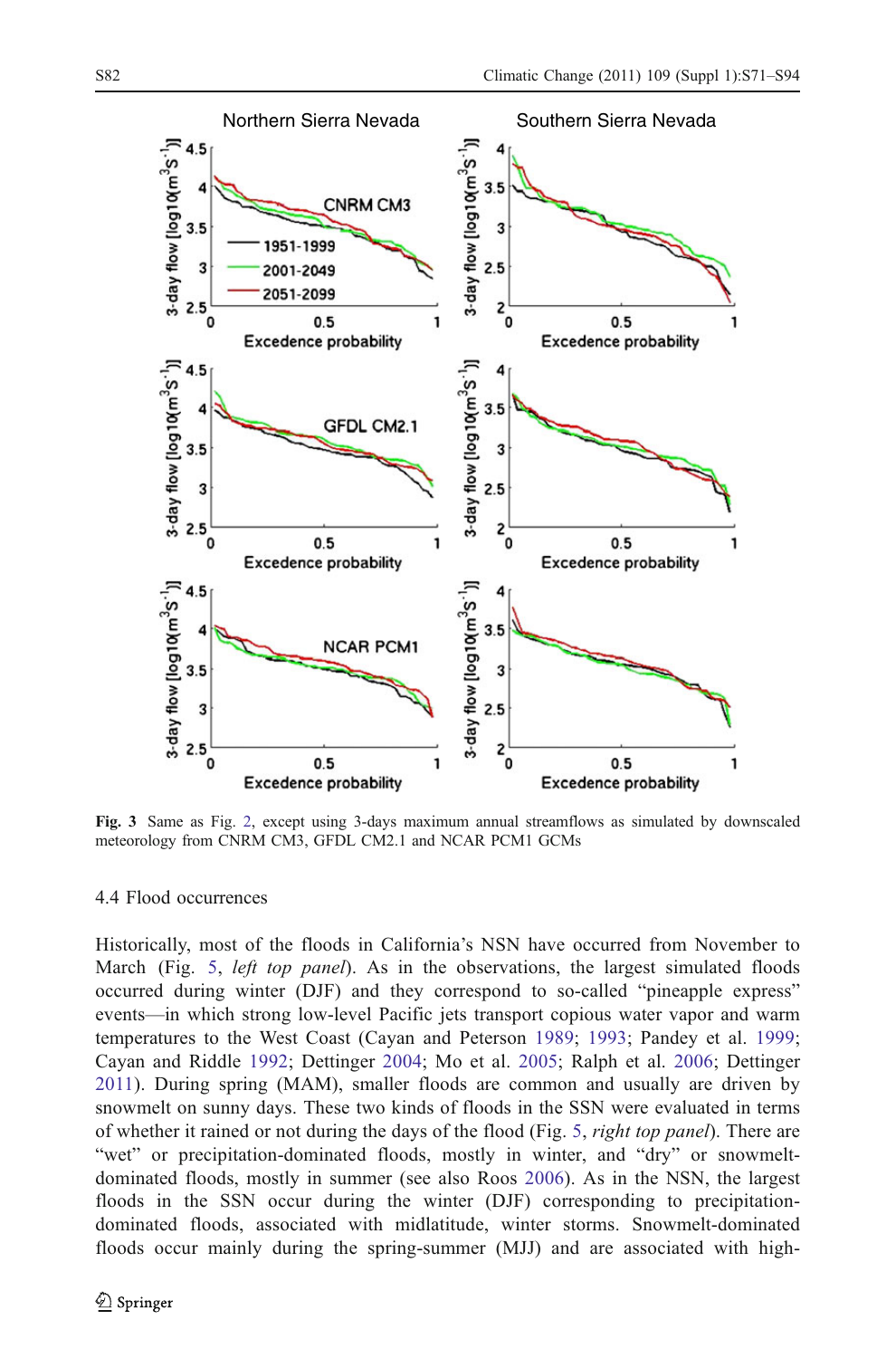<span id="page-12-0"></span>

Fig. 4 Frequency of the three-day annual maximum streamflows. Log Pearson III distributions have been fitted to each flood series. Dotted curves: confidence limit for regression line (at 0.01 confidence level). Panels on first row shows flood frequency curves developed using observed meteorology driven VIC simulated streamflows from the period 1951–1999. Second and third row panels compares flood Frequency curves developed using downscaled CNRM CM3 driven VIC simulated streamflows from period 1951–1999 (blue curves) with time periods 2001–2049 and 2051–2099. In the figures, "+" symbol mark flood magnitude with 20-years return period. (Left) Northern Sierra Nevada, (Right) Southern Sierra Nevada

pressure patterns over the western US that bring higher than normal temperatures and cloud-free days through atmospheric subsidence.

Figure [5](#page-14-0) (second to fourth row panels) illustrates floods in Californian NSN and SSN using VIC simulated streamflows as driven by the downscaled CNRM meteorology for the periods 1951–1999, 2001–2049 and 2051–2099. A few of the projected floods have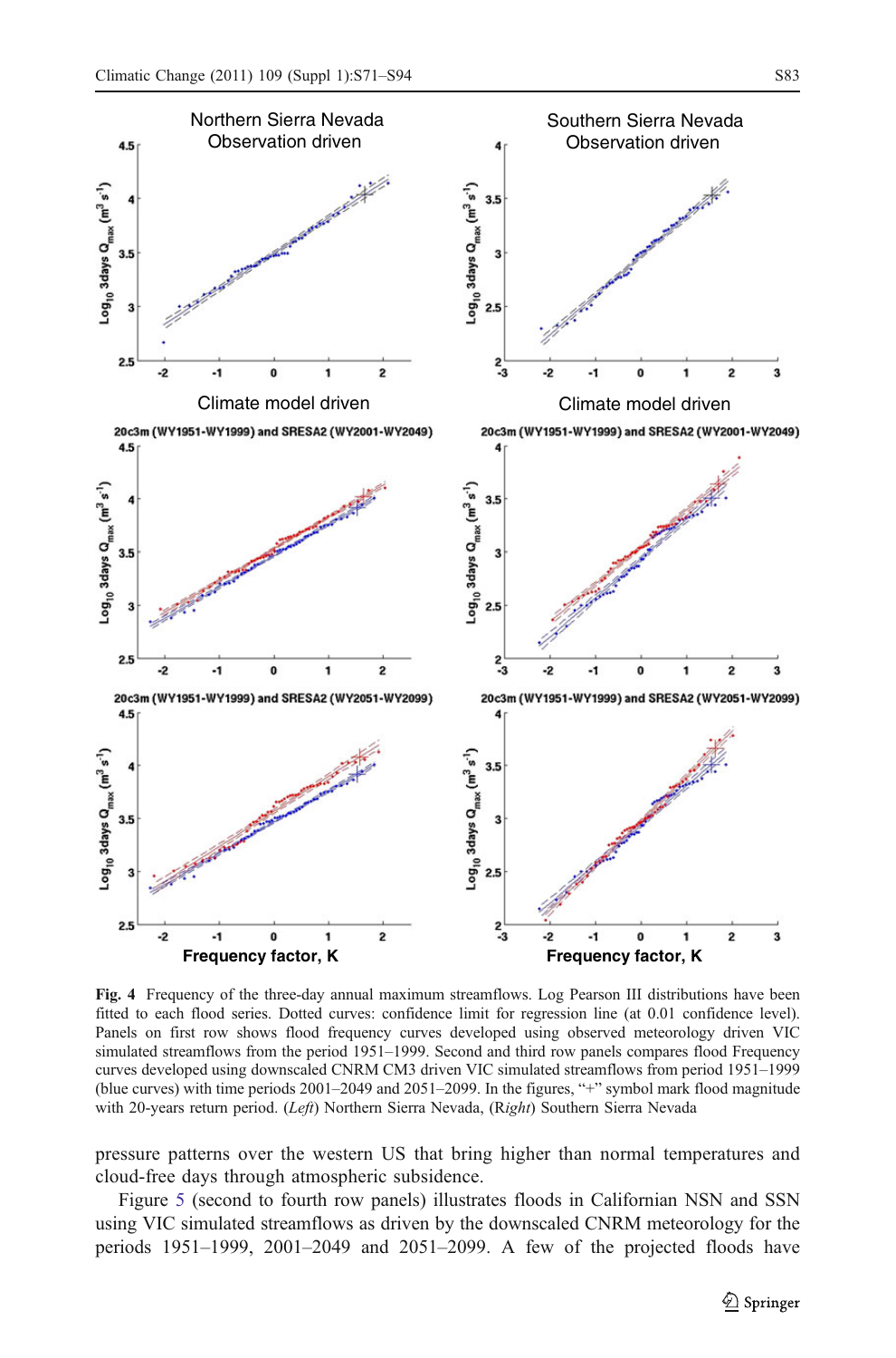|                         | 3-days flood discharge        |                               |                              | Percentage difference         |                                      |  |
|-------------------------|-------------------------------|-------------------------------|------------------------------|-------------------------------|--------------------------------------|--|
| T (In Years)            | Q20c3m<br>(WY1951–<br>WY1999) | Qearly<br>(WY2001–<br>WY2049) | Qlate<br>(WY2051–<br>WY2099) | $(Qearly-Q20c3m)$ /<br>Q20c3m | $(Qlate-Q20c3m)$<br>Q20c3m<br>$(\%)$ |  |
|                         |                               |                               |                              | $(\%)$                        |                                      |  |
| Northern Sierra Nevada  |                               |                               |                              |                               |                                      |  |
| <b>CNRM CM3</b>         |                               |                               |                              |                               |                                      |  |
| $\overline{\mathbf{c}}$ | 3050                          | 3410                          | 3800                         | 12                            | 25                                   |  |
| 5                       | 5220                          | 6060                          | 7020                         | 16                            | 34                                   |  |
| 10                      | 6750                          | 8170                          | 9500                         | 21                            | 41                                   |  |
| 20                      | 8240                          | 10440                         | 12080                        | 27                            | 47                                   |  |
| 50                      | 10190                         | 13730                         | 15680                        | 35                            | 54                                   |  |
| GFDL CM2.1              |                               |                               |                              |                               |                                      |  |
| $\overline{\mathbf{c}}$ | 3110                          | 3800                          | 3590                         | 22                            | 15                                   |  |
| 5                       | 5220                          | 6430                          | 5830                         | 23                            | 12                                   |  |
| 10                      | 6730                          | 8550                          | 7510                         | 27                            | 12                                   |  |
| 20                      | 8230                          | 10880                         | 9260                         | 32                            | 13                                   |  |
| 50                      | 10220                         | 14350                         | 11730                        | 40                            | 15                                   |  |
| NCAR PCM1               |                               |                               |                              |                               |                                      |  |
| $\overline{\mathbf{c}}$ | 3070                          | 3250                          | 3750                         | 6                             | 22                                   |  |
| 5                       | 5200                          | 4980                          | 6150                         | $-4$                          | 18                                   |  |
| 10                      | 6770                          | 6120                          | 7850                         | $-10$                         | 16                                   |  |
| 20                      | 8380                          | 7190                          | 9520                         | $-14$                         | 14                                   |  |
| 50                      | 10590                         | 8550                          | 11740                        | $-19$                         | 11                                   |  |
| Southern Sierra Nevada  |                               |                               |                              |                               |                                      |  |
| <b>CNRM CM3</b>         |                               |                               |                              |                               |                                      |  |
| $\overline{\mathbf{c}}$ | 910                           | 1080                          | 960                          | 19                            | 5                                    |  |
| 5                       | 1790                          | 2170                          | 2150                         | 21                            | 20                                   |  |
| 10                      | 2480                          | 3160                          | 3280                         | 27                            | 32                                   |  |
| 20                      | 3220                          | 4360                          | 4620                         | 35                            | 43                                   |  |
| 50                      | 4260                          | 6320                          | 6780                         | 48                            | 59                                   |  |
| GFDL CM2.1              |                               |                               |                              |                               |                                      |  |
| $\overline{\mathbf{c}}$ | 970                           | 1070                          | 1120                         | 10                            | 15                                   |  |
| 5                       | 1820                          | 1880                          | 2130                         | 3                             | 17                                   |  |
| 10                      | 2500                          | 2510                          | 2940                         | $\boldsymbol{0}$              | 18                                   |  |
| 20                      | 3230                          | 3190                          | 3810                         | $^{-1}$                       | 18                                   |  |
| 50                      | 4290                          | 4170                          | 5070                         | $-3$                          | 18                                   |  |
| NCAR PCM1               |                               |                               |                              |                               |                                      |  |
| $\overline{\mathbf{c}}$ | 1140                          | 1080                          | 1230                         | $-5$                          | $\,$ 8 $\,$                          |  |
| 5                       | 1910                          | 1800                          | 2190                         | $-6$                          | 15                                   |  |
| 10                      | 2430                          | 2320                          | 2930                         | $-5$                          | 21                                   |  |
| 20                      | 2910                          | 2830                          | 3720                         | $-3$                          | 28                                   |  |
| 50                      | 3510                          | 3510                          | 4860                         | $\boldsymbol{0}$              | 38                                   |  |

<span id="page-13-0"></span>Table 3 Three-day maximum floods from flood frequency analyses using log-Pearson III distributions; boldface where statistically different from floods in 1951–1999 period (at  $p=0.01$ ). Numbers in italics indicate flood discharges are decreased compared to 1951–1999 period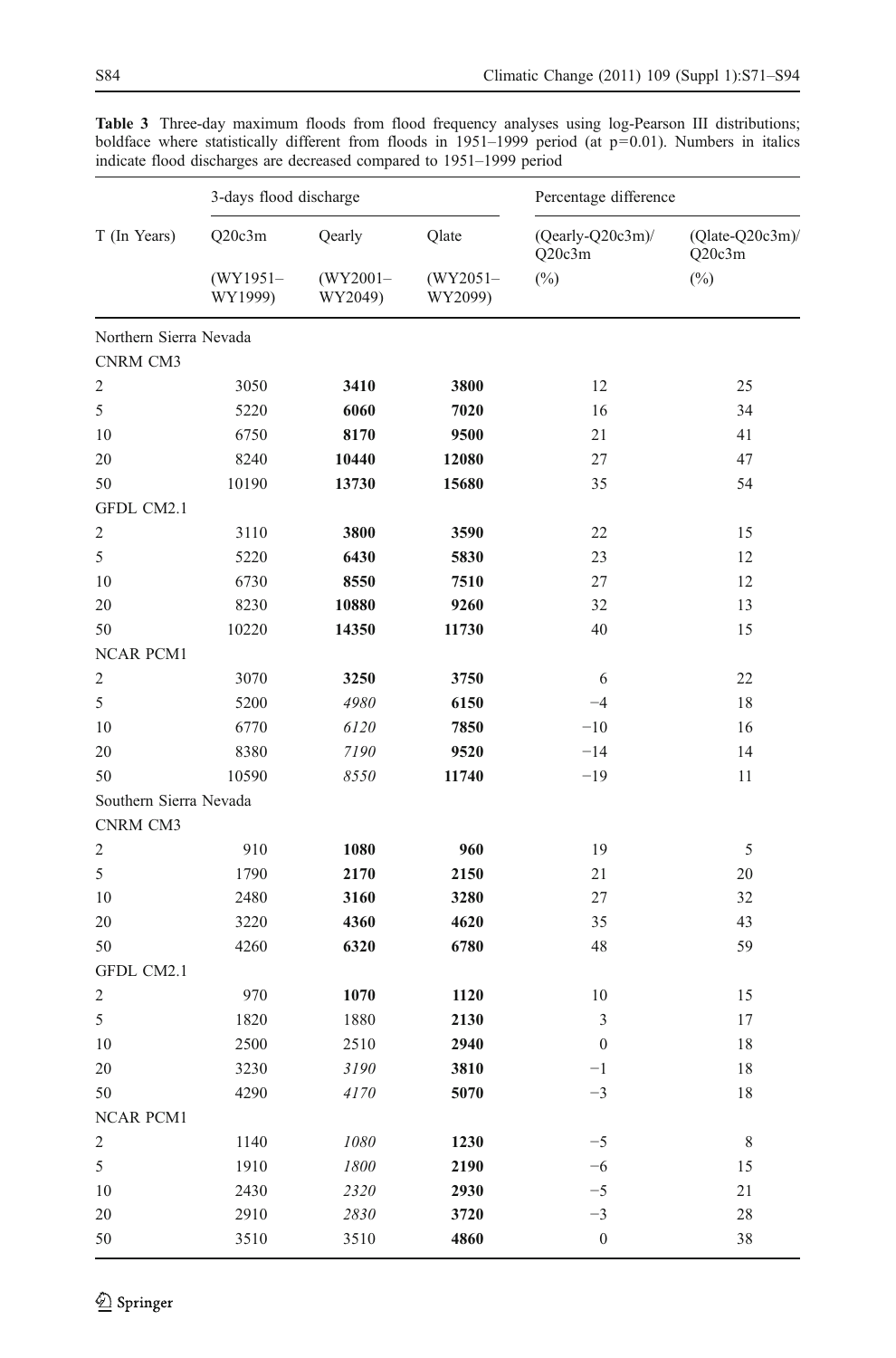<span id="page-14-0"></span>

Fig. 5 Floods in Californian Northern Sierra Nevada (Left) and Southern Sierra Nevada (Right). Panels on first row shows floods using observed meteorology driven VIC simulated streamflows from the period 1951– 1999. Second and third row panels show floods using downscaled CNRM CM3 driven VIC simulated streamflows from periods  $1951-1999$ ,  $2001-2049$  and  $2051-2099$ . Numbers (*f*) in each panel indicate frequency of the floods per year on average. In the figure, "X" symbols are precipitation-driven floods and red circles are snowmelt driven floods. Flood is defined if streamflow in a given day for the period November through July is larger than 99 percentile value computed from the time period 1951–1999

unprecedentedly large magnitudes compared to the historical simulations. Table [4](#page-15-0) presents the frequency (number of events per year on average) of flood events in the NSN and SSN. In general, the frequency of floods increases in the future, except under the GFDL climate in SSN where numbers of flood events remain constant or decline slightly; recall that GFDL is the GCM (among those considered here) that dries most in the 21st century. There is no clear indication of a change in the seasonality of the floods; however the simulations suggest declining numbers of snow-melt driven floods for SSN under projected climate, particularly in the late 21st century (2051–2099).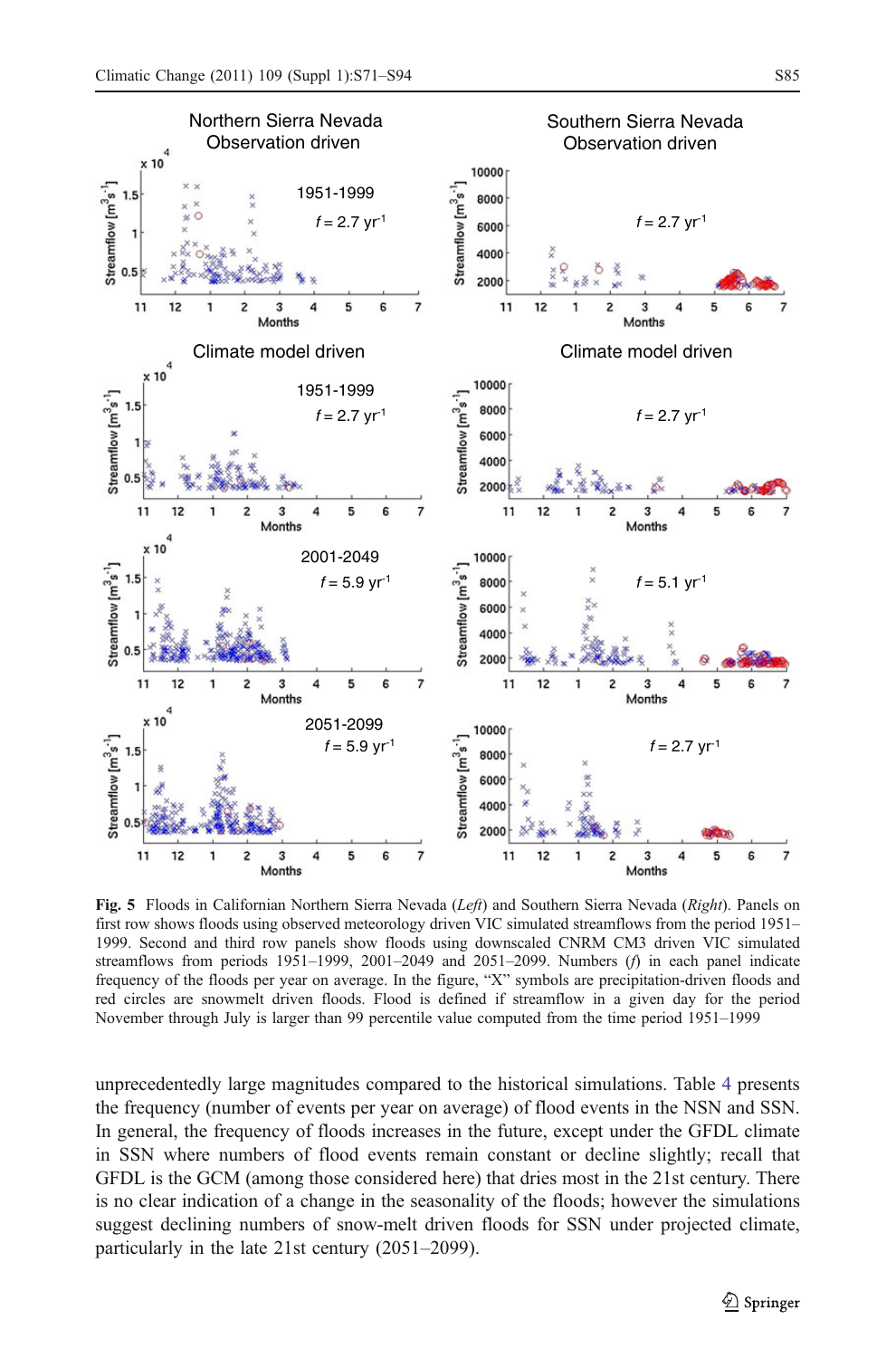|                        | 1951-1999 | $2001 - 2049$ | 2051-2099 |
|------------------------|-----------|---------------|-----------|
| Northern Sierra Nevada |           |               |           |
| <b>CNRM CM3</b>        | 2.7       | 5.9           | 5.9       |
| GFDL CM2.1             | 2.7       | 2.6           | 3.0       |
| <b>NCAR PCM1</b>       | 2.7       | 3.6           | 6.4       |
| Southern Sierra Nevada |           |               |           |
| CNRM CM3               | 2.7       | 5.1           | 2.7       |
| GFDL CM2.1             | 2.7       | 2.5           | 2.4       |
| <b>NCAR PCM1</b>       | 2.7       | 2.8           | 4.0       |
|                        |           |               |           |

<span id="page-15-0"></span>Table 4 Frequency (number of events per year on average) of the floods in the Northern Sierra Nevada and Southern Sierra Nevada from three coupled ocean–atmosphere general circulation models, each forced by historical and 21st century greenhouse-gas A2 emission scenarios

# 4.5 Mechanisms of change in flood risk

Although changes in flood magnitude and occurrence ultimately result from changes in storm sizes (Dettinger [2011](#page-21-0)), temperatures, and frequencies, there are other factors, including rainfall-receiving area, areas where rain falls on snow, and antecedent soil moisture conditions that also influence flood characteristics and changes under climate change. In this section, several possible mechanisms for each flood characteristic change are discussed.

Relationships between precipitation and areas receiving rainfall are illustrated by plotting the conditions during all storm events historically and in first and second halves of the 21st Century for NSN (Fig. [6](#page-16-0)) and SSN (Fig. [7\)](#page-17-0). To make these plots, for each flood event, precipitation is summed over 3 consecutive days and the fraction of catchment receiving rain (rather than snow) is averaged, where the 3-day windows constitute the identified flood day, the day before, and the day before that. Notably, comparison of panels along the rows in Figs. [6](#page-16-0) and [7](#page-17-0) shows that some projected storms have precipitation totals with unprecedentedly large magnitudes compared to the historical simulations. However, more generally, the slopes of the clouds of dot in Figs. [6](#page-16-0) and [7](#page-17-0) indicate that larger floods (represented by larger circle sizes in the figures) have typically been associated with storms with large precipitation totals. Nonetheless, there is considerable scatter and some large floods have occurred during smaller storms. Also a few storms with larger precipitation totals produce small floods. This kind of scatter appears across the almost the full range of rain-receiving areas from little rainy area to entirely rainy. Consequently we infer that differences in the saturation of soils and land surfaces when the various storms arrived also probably play important roles in determining whether many storms are flood-generating versus non-flood-generating. In particular, in the moderately warmer climates projected for the 21st Century, whether or not the climate is drier or wetter overall, snowpacks typically continue to be formed each winter, although they may be less persistent and thinner. The snowpacks presumably are wetter and experience more frequent midwinter melt cycles, so that soils in the wintertime Sierra Nevada may be wetter than historical as a result of more frequent percolation of winter snowmelts into the soils (Dettinger et al. [2009](#page-22-0)).

To further explore the role of areas that receive rainfall in the flood-generating storms, we computed basin area receiving rainfall as a percentage of total basin area for each rainfed flood (X's in Fig. [5\)](#page-14-0) for NSN and SSN. Table [5](#page-18-0) lists the average areas that receive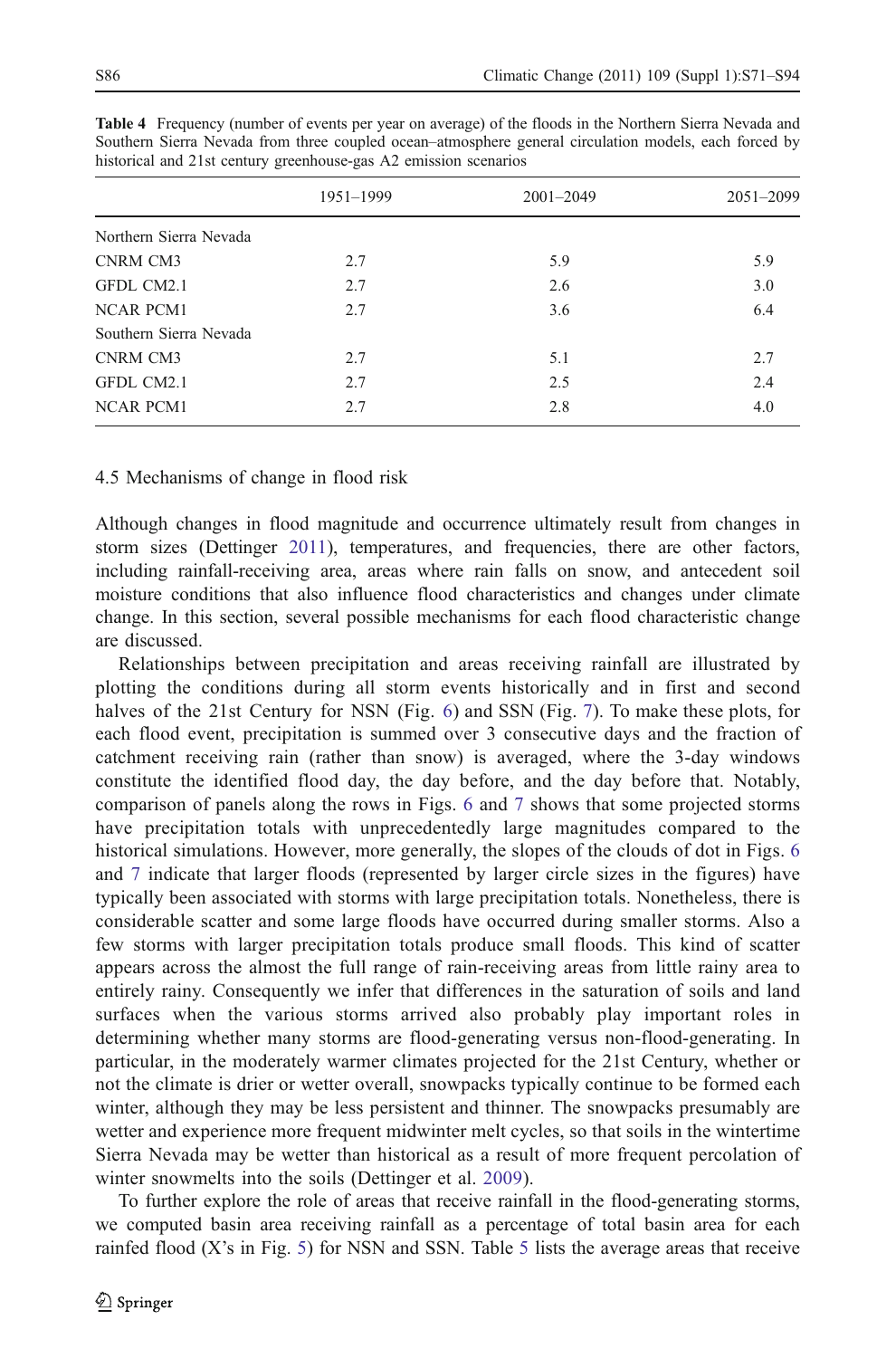<span id="page-16-0"></span>

Fig. 6 Precipitation and fractional area that receives rainfall are plotted for each of the flood events, for Northern Sierra Nevada. Panel in first row shows result from observational driven VIC simulation. Second, third and fourth row panels show results using three climate models. For each of the flood events, precipitation (fractional area) is summed (averaged) for 3-consecutive days: the identified flood day, the day before, and the day before that. In the figure, symbol size varies depending on the flood day streamflow. Dotted vertical lines show 90 percentile values of precipitation from each flood population time period. Dotted horizontal lines show 50 percentile values of fractional area from each flood population time period

rainfall, averaged over the rainfed floods in the model historical period (1951–1999) and from climate projections epochs (2001–2099). The extent to which a given amount of warming increases the rainfall receiving areas differs from basin to basin depending on the topography of the basins. Altitudes in SSN rise much higher than in NSN. As a result, the NSN is more dominated by catchment areas at middle to low altitudes, and thus receives rain on larger fractions of the basin in many storms, than in SSN. As in Table [5](#page-18-0), except for one exception, there are increases in areas that receive rainfall during the flood days under climate change projections in all three GCMs in both NSN and SSN, by 3% to 15% for NSN and 7% to 30% for SSN by 2051–2099.

McCabe et al. [\(2007](#page-23-0)) have shown that, historically, with warming in the western US, the occurrence of rain-on-snow events has declined at low sites and increased at high sites. The decreasing numbers of low-altitude rain-on-snow events reflect declining periods when snow is on the ground available to receive rain. The average percentages of basin area receiving rainfall when there is an antecedent snowpack on the ground, computed from the VIC simulations, for the precipitation driven flood days, as shown in Fig. [5](#page-14-0), indicate considerable decreases of the rain-on-snow areas for NSN, especially for the late 21st century. Surprisingly, there is not much change for SSN, perhaps due to countervailing influences of low areas with less snow to be rained upon and high areas with snow that are reached more frequently by rain under the projected warming trends. These countervailing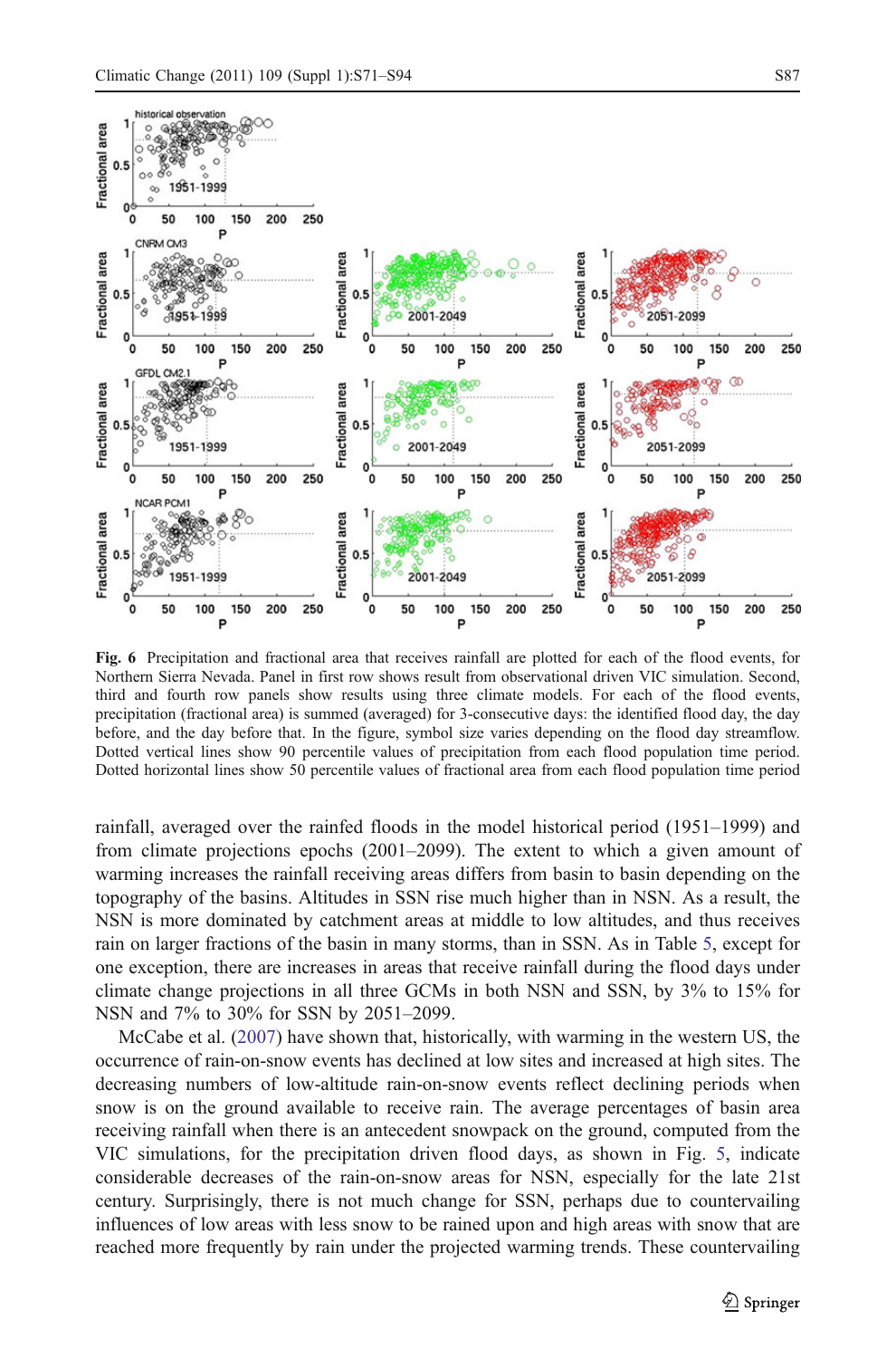<span id="page-17-0"></span>

Fig. 7 Same as Fig. [6](#page-16-0), except for the Southern Sierra Nevada

influences may be more important in the SSN than in the NSN because of the larger range of elevations in the SSN.

As long as there is generally some snow on the ground in the catchment, warming is likely to increase the number of occasions when the snow will melt even in mid-winter. To investigate the role of antecedent soil moisture in the generated floods, we compared cumulative distribution functions of antecedent soil moisture 2 days prior to the flood events simulated by VIC. These antecedent soil moisture contents increased in the NSN only under the CNRM projections (soil moisture stayed the same or decreased in the other two GCMs). In the SSN, antecedent soil moisture increased in two of the three GCMs (not shown).

### 5 Summary and conclusions

This study investigated how future climate changes might affect flood risk in the Sierra Nevada Mountains of California. The study uses downscaled daily precipitation and temperature simulations from three global climate models (GCMs) under an accelerating (A2) greenhousegas emissions scenario, to drive the VIC hydrologic model for catchments on the west slopes of the Sierra Nevada Mountains. In making VIC runs from historical and from projected climate change GCM simulations, we explore possible changes in annual maximum 3-day flood magnitudes and frequencies of floods greater than selected historical thresholds.

Analyses of future projections of flooding reveal a general tendency toward increases in the magnitudes of 3-day flood events. By the end of the 21st Century, all three projections yield larger floods for both the moderate elevation Northern Sierra Nevada (NSN) watershed and for the high elevation Southern Sierra Nevada (SSN) watershed, even for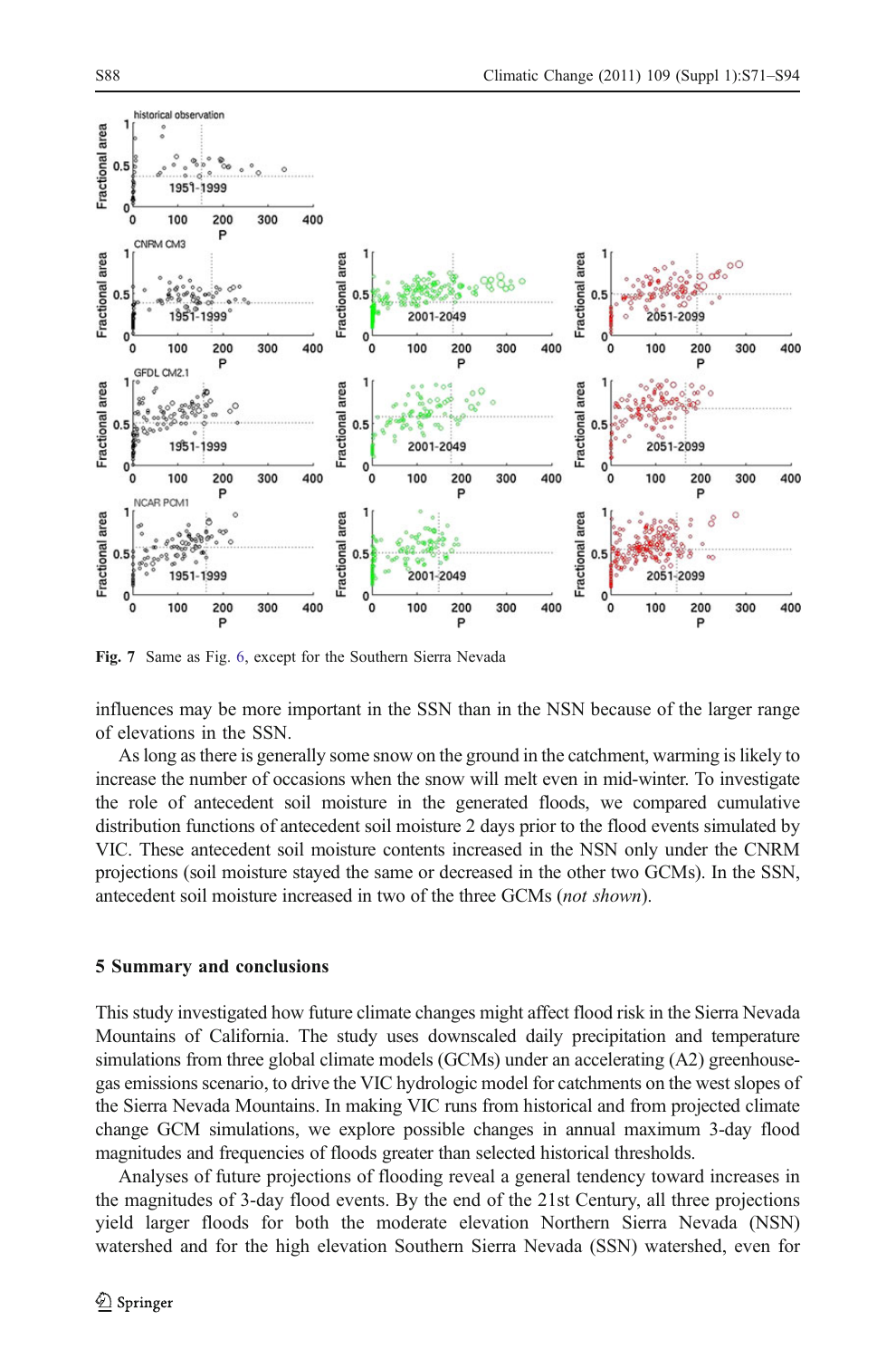<span id="page-18-0"></span>

| <b>Table 5</b> River basin area that receives rainfall (area with average temperature larger than $0.5^{\circ}$ C), as a |
|--------------------------------------------------------------------------------------------------------------------------|
| percentage of total River basin area. Table also contains percentage of basin area that receives Rainfall on             |
| Snow. The values are averaged from all precipitation-driven floods, in the Northern Sierra Nevada and                    |
| Southern Sierra Nevada, under model historical simulation and climate change projections from three                      |
| coupled ocean–atmosphere general circulation models. In parentheses, changes are computed from model                     |
| simulated historical period (1951–1999)                                                                                  |

|                                                 | 1951-1999                                               | 2001-2049      | 2051-2099      |
|-------------------------------------------------|---------------------------------------------------------|----------------|----------------|
| Percentage of basin area that receives Rainfall |                                                         |                |                |
| Northern Sierra Nevada                          |                                                         |                |                |
| <b>CNRM CM3</b>                                 | 55.2                                                    | $64.0 (+15.9)$ | $60.8 (+10.1)$ |
| GFDL CM2.1                                      | 66.0                                                    | $66.2 (+0.3)$  | $68.3 (+3.5)$  |
| <b>NCAR PCM1</b>                                | 54.8                                                    | 59.7 $(+8.9)$  | 64.0 $(+16.8)$ |
| Southern Sierra Nevada                          |                                                         |                |                |
| <b>CNRM CM3</b>                                 | 34.6                                                    | $38.7 (+11.8)$ | $45.1 (+30.3)$ |
| GFDL CM2.1                                      | 44.7                                                    | $51.0 (+14.1)$ | 55.3 $(+23.7)$ |
| <b>NCAR PCM1</b>                                | 45.6                                                    | 43.4 $(-4.8)$  | $48.9 (+7.2)$  |
|                                                 | Percentage of basin area that receives Rainfall on Snow |                |                |
| Northern Sierra Nevada                          |                                                         |                |                |
| <b>CNRM CM3</b>                                 | 23.9                                                    | $24.9 (+4.2)$  | $12.7(-46.9)$  |
| GFDL CM2.1                                      | 15.9                                                    | $11.3(-28.9)$  | $8.9(-44.0)$   |
| <b>NCAR PCM1</b>                                | 17.2                                                    | $12.5(-27.3)$  | $10.2(-40.7)$  |
| Southern Sierra Nevada                          |                                                         |                |                |
| <b>CNRM CM3</b>                                 | 12.3                                                    | $15.7 (+27.6)$ | $11.6(-5.7)$   |
| GFDL CM2.1                                      | 16.9                                                    | $11.5(-32.0)$  | $15.4(-8.9)$   |
| <b>NCAR PCM1</b>                                | 13.7                                                    | $15.6 (+13.9)$ | $14.4 (+5.1)$  |

GCM simulations with 8–15% declines in overall precipitation. The increases in flood magnitude are statistically significant (at  $p=0.01$  level) for all three GCMs for the period 2051–2099 (Fig. [4](#page-12-0) and Table [3\)](#page-13-0). By the end of the 21st Century, the magnitudes of the largest floods increase to 110% to 150% of historical magnitudes. Realistically, the halfcentury windows used to estimate changing 50-year flood magnitudes are short. However, we wanted to present here indications of the potential for changes in magnitudes of the largest floods under medium-high greenhouse-gas emissions with attendant medium-high climate changes over California. As part of the analysis described here, we also computed changes in flood magnitudes with return periods 2-years, 5-years, 10 years, and 20-years (as shown in Table [3\)](#page-13-0), return periods more confidently estimated with the half-century windows analyzed. These more confidently estimated results (for smaller flood levels) corroborate the 50-year flood changes presented in the body of this paper.

Large winter (DJF) floods have occurred during the historical period in both the NSN and SSN (Fig. [5,](#page-14-0) top panels). These winter floods are most often outcomes from Pacific storm-generated immediate runoff from the warmer, rainfall affected parts of the Sierra watersheds. Spring floods in the NSN often arise from storms and conditions similar to the DJF floods, but with lower magnitudes. In contrast, in the SSN, spring (MJJ) floods do not often occur during storm events and instead are more commonly snowmelt fed. These MJJ floods rise to magnitudes comparable to the DJF floods. In the projections, the frequency of floods (above historical 99th percentile thresholds) increases under the CNRM and PCM1 climate changes, while under the GFDL climate, which has the strongest drying trend over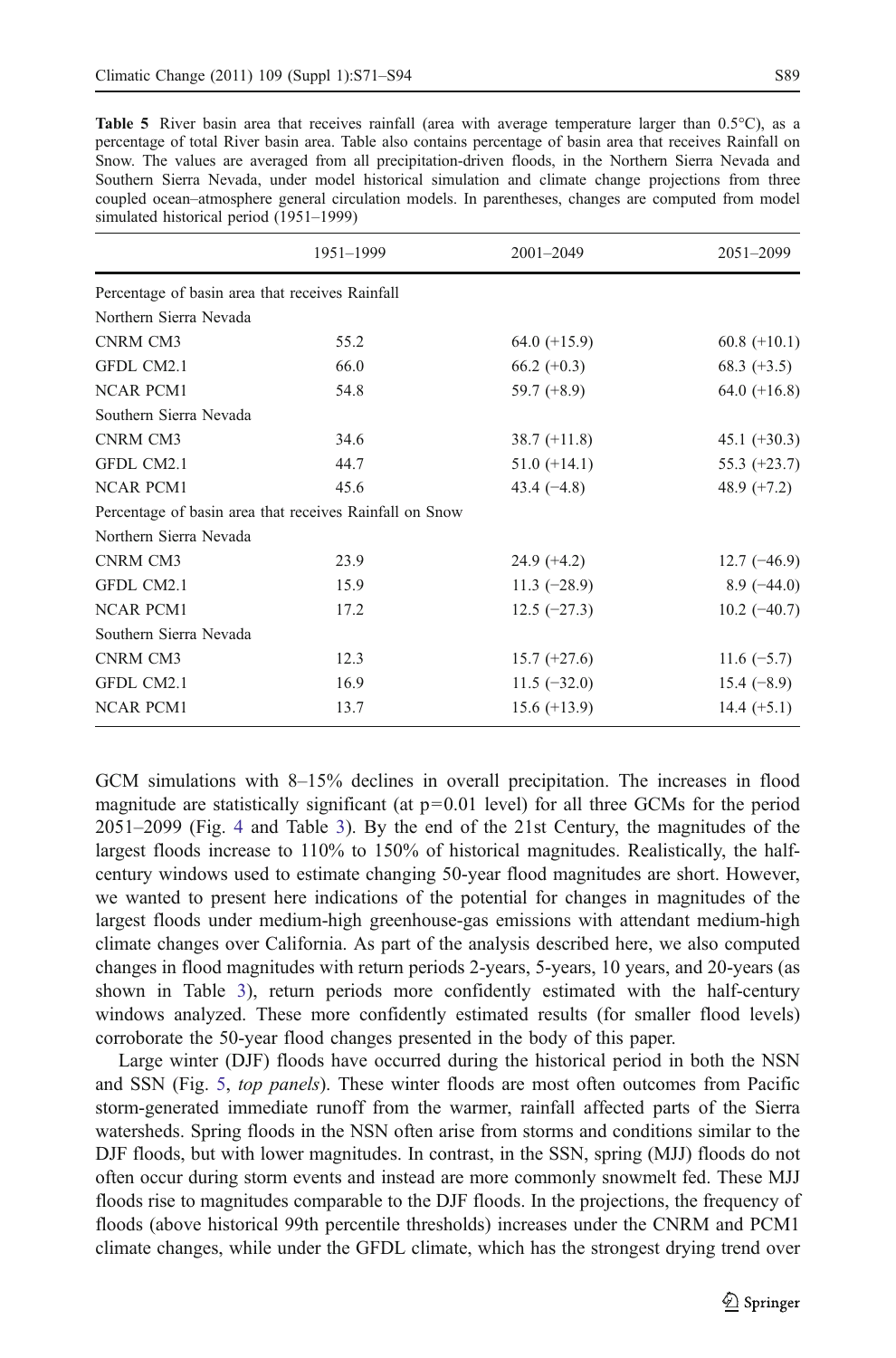the 21st Century, the frequency remained constant or declined slightly. The VIC simulations have a tendency to yield fewer snowmelt driven floods for SSN, particularly under the late 21st century (2051–2099). In general there is a projected tendency for more frequent winter rainfall generated floods and fewer snowmelt floods as climate warms.

The increased flood frequencies appear to derive from three factors: increases in the sizes of the largest storms, increased storm frequencies, and days with more precipitation falling as rain and less as snow (Figs. [6](#page-16-0) and [7;](#page-17-0) Table [5](#page-18-0)). Increases in antecedent winter soil moisture also play a role in some areas, particularly in the SSN. Thus, several mechanisms may end up contributing simultaneously to increased flood hazards in California's western Sierra Nevada catchments. The particular mixes of influences on flood magnitudes and frequencies at the multi basin scales considered here are unlikely to apply everywhere at smaller scales, from basin to basin, and do not even appear to be consistent from climatechange scenario to scenario. Thus more detailed simulations and analyses, with broader ensembles of climate-change projections, will be needed to develop much confidence in real-world, actionable predictions about flood-regime changes.

The varied results here emphasize the uncertainties related to the present generation of GCM's, manifested in different magnitudes of warming and quite strongly different changes (neutral to negative) in precipitation over the 21st Century. However, the current results present us with three separate versions of the future of floods (one from each of the GCMs). The differences between flood responses to the various scenarios considered here are not unexpected, as flood is a result of combination from precipitation, temperature and antecedent catchment conditions. Future research involving GCMs (Dettinger [2005;](#page-21-0) Maurer [2007](#page-22-0); Pierce et al. [2009](#page-23-0)), downscaling (Maurer et al. [2010a](#page-23-0)) and hydrological model simulations (Maurer et al. [2010b](#page-23-0)) will be needed to objectively merge results from several GCMs into a single master estimate of changing flood frequencies and their associated uncertainties. (see e.g. Raff et al. [2009](#page-23-0)). Nonetheless, the size of changes simulated here, under the different projections, are evidence that plausible levels of 21st Century climate change are likely to affect future flood magnitudes and frequencies in significant ways. The strong tendencies for the several scenarios investigated here to agree in certain qualitative and even quantitative ways also suggests that some strong consensus regarding future flood probabilities may be possible outcomes from such expansions of the research agenda illustrated here.

VIC is a macroscale hydrologic model and its use in the present study is only to assess, through a rather coarse lens, flood tendencies that might occur under climate changes. We would not suggest that the quantitative flood discharges computed using VIC be used for structural designs or details of flood management. From these analyses, we conclude (as others have, for example Dettinger et al. [2004](#page-22-0); Miller et al. [2003;](#page-23-0) Anderson et al. [2006](#page-21-0); Dettinger et al. [2009](#page-22-0); Raff et al. [2009\)](#page-23-0) that flood regimes in Californian Sierra Nevada are vulnerable to change with future climate change. With the models used here, flood magnitudes and frequencies tend overall (but not universally) to increase, even under scenarios with significant drying. A common feature among the projections is warming; however, tendencies towards intensification of the most severe storms also are common (Dettinger [2011](#page-21-0)). These broad qualitative mechanisms and flood responses may prove to be robust, but precision in the changing flood frequency estimates is not yet available. Flood frequency estimation procedures that more directly incorporate non-stationarity will need to be developed to permit observations-based frequency estimation for detailed planning of flood management under future climate change (see also Griffis and Stedinger [2007](#page-22-0); Sivapalan and Samuel [2009](#page-23-0); Raff et al. [2009](#page-23-0)). Precision simulation-based flood frequency estimation will have to await more precise climate-change projections and hydrologic models of flood responses.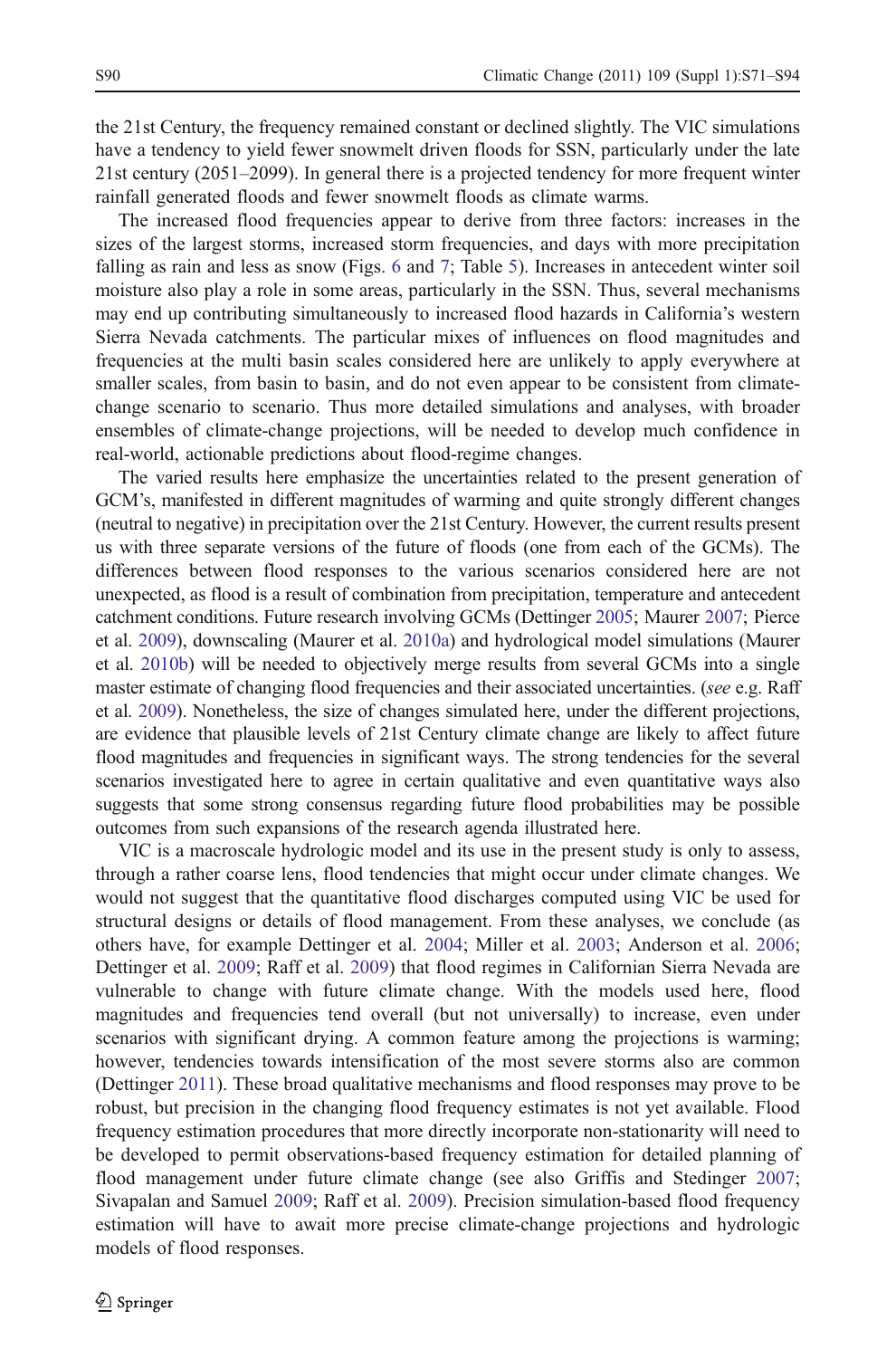<span id="page-20-0"></span>Acknowledgments We thank the Program for Climate Model Diagnosis and Intercomparison (PCMDI) and the WCRP's Working Group on Coupled Modelling (WGCM) for the WCRP CMIP3 multi-model dataset. Support of this dataset is provided by the Office of Science, U.S. Department of Energy. We acknowledge particularly the GCM modeling groups at CNRM, NCAR and GFDL for GCM output. Thanks to Michael Anderson and John T. Andrew at California Department of Water Resources for their valuable discussions. We thank three anonymous reviewers and editors for useful comments. The study was supported by both the CALFED Bay-Delta Program-funded postdoctoral fellowship grant provided to TD and the California Energy Commission-funded California Climate Change Center. Partial salary support for TD from Environment and Sustainability Initiative at UC San Diego (now Sustainability Solutions Institute) through a seed funding grant is also acknowledged. The California Energy Commission PIER Program through the California Climate Change Center, the NOAA RISA Program via the CNAP RISA, and DOE through grant DE-SC0002000, provided partial salary support for DC. Much of the contribution of HH was done while he was a Project Scientist at SIO. He is now partially funded through research projects VI-805-A9-224 and VI-808-A9-180 of the University of Costa Rica.

### Appendix: Test of significance for flood magnitude

For two regression-based estimates of log-transformed flood magnitudes with recurrence interval of r years,  $f_1 \sim N(m_1,s_1)$  (e.g., from simulated historical annual-flood series) and  $f_2 \sim$  $N(m_2,s_2)$  (from simulated future annual-flood series), the probability that  $f_2>f_1$  is

$$
\int_{-\infty}^{+\infty} \frac{1}{\sqrt{2\pi s_2}} e^{-\frac{1}{2} \left( \frac{x - m_2}{s_2} \right)^2} \int_{-\infty}^{x} \frac{1}{\sqrt{2\pi s_1}} e^{-\frac{1}{2} \left( \frac{y - m_1}{s_1} \right)^2} dy dx
$$

or, after rearranging the problem in a more readily generalized form,

$$
\int_{-\infty}^{+\infty} \frac{s_1}{\sqrt{2\pi s_2}} e^{-\frac{1}{2}(x-(m_2-m_1)/s_1)^2 s_1^2/s_2^2} \left[\frac{1}{\sqrt{2\pi}} \int_{-\infty}^x e^{-\frac{y^2}{2}} dy\right] dx
$$

Upon numerical integration of this distribution for various values of  $(s_2/s_1)$  and  $(m_2-m_1)/s_1$ , and then identification of the values  $\mu_{s2/s1}$  of  $(m_2-m_1)/s_1$  corresponding to Prob( $f_2 > f_1$ )=0.95 or 0.99 as a function of  $s_2/s_1$  (Fig. 8), the null hypothesis that  $f_2 \leq f_1$  can be rejected (at  $p=$ 0.05 and  $p=0.01$  levels) when  $(m_2-m_1)/s_1 > \mu_{s2/s1}$ .



 $\mathcal{D}$  Springer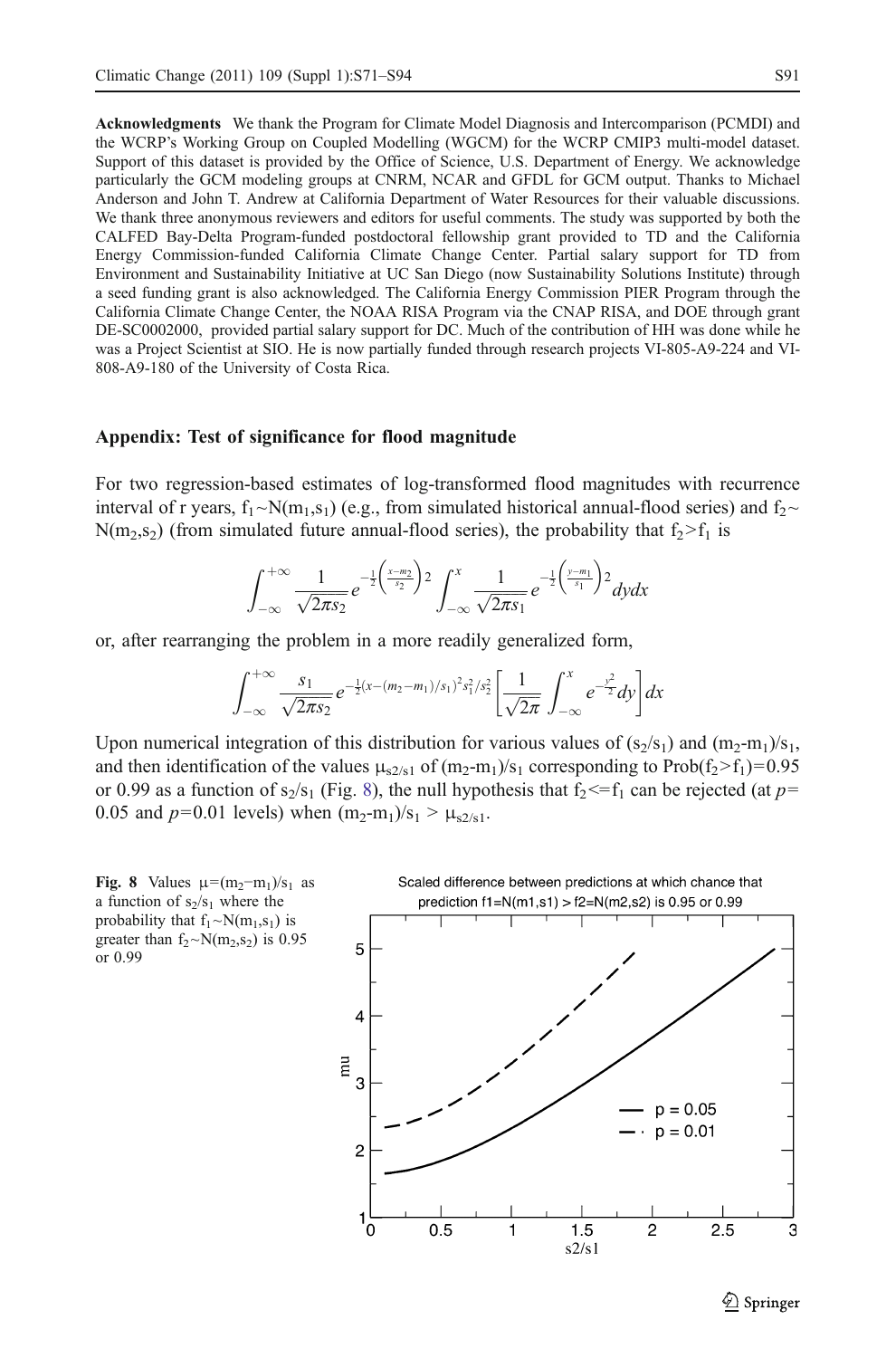## <span id="page-21-0"></span>**References**

- Anderson M, Miller NL, Heiland B, King J, Lek B, Nemeth S, Pranger T, Roos M (2006) Climate change impacts on flood management. Chapter 6, Progress on incorporating climate change into management of California's water resources. California Department of Water Resources Progress Report. Governor's Climate Initiative Report
- Barnett TP, Pierce DW, Hidalgo HG, Bonfils C, Santer BD, Das T, Bala G, Wood A, Nazawa T, Mirin A, Cayan D, Dettinger M (2008) Human-induced changes in the hydrology of the western US. Science. doi:[10.1126/science.1152538](http://dx.doi.org/10.1126/science.1152538)
- Bonfils C, Duffy PB, Santer BD, Wigley TML, Lobell DB, Phillips TJ, Doutriaux C (2008) Identification of external influences on temperatures in California. Clim Chang 87(Suppl 1):S43–S55. doi[:10.1007/s10584-007-9374-9](http://dx.doi.org/10.1007/s10584-007-9374-9)
- Brekke LD, Maurer EP, Anderson JD, Dettinger MD, Townsley ES, Harrison A, Pruitt T (2009) Assessing reservoir operations risk under climate change. Water Resour Res 45:W04411. doi:[10.1029/](http://dx.doi.org/10.1029/2008WR006941) [2008WR006941](http://dx.doi.org/10.1029/2008WR006941)
- Cayan DR, Peterson DH (1989) The influence of North Pacific atmospheric circulation on streamflow in the West. PACLIM. AGU monograph, No 55, American Geophysical Union. 375–397
- Cayan DR, Peterson DH (1993) Spring climate and salinity in the San Francisco Bay Estuary. Water Resour Res 2:293–303
- Cayan DR, Riddle L (1992) Atmospheric circulation and precipitation in the Sierra Nevada: Proceedings, International Symposium on Managing Water Resources During Global Change. American Water Resources Association, Reno, Nevada, Nov 1–5
- Cayan DR, Dettinger MD, Hanson R, Brown T, Westerling A (2001) Investigation of climate change impacts on water resources in the California region, Department of Energy Accelerated Climate Prediction Initiative (ACPI) Progress Report, 1/19/01, Scripps Institution of Oceanography, U.S. Geological Survey, Desert Research Institute, p 26
- Cayan DR, Maurer EP, Dettinger MD, Tyree M, Hayhoe K (2008a) Climate change scenarios for the California region. Clim Chang 87(suppl 1):21–42. doi[:10.1007/s10584-007-9377-6](http://dx.doi.org/10.1007/s10584-007-9377-6)
- Cayan DR, Lures AL, Franco G, Hanemann M, Croes B, Vine E (2008b) Overview of the California climate change scenarios project. Clim Chang 87(suppl 1):S1–S6. doi[:10.1007/s10584-007-9352-2](http://dx.doi.org/10.1007/s10584-007-9352-2)
- Cayan D, Tyree M, Dettinger M, Hidalgo H, Das T, Maurer E, Bromirski P, Graham N, Flick R (2009) Climate change scenarios and sea level rise estimates for the California 2009 climate change scenarios assessment. California Climate Change Center. CEC-500-2009-014-F, p 64. Available online: [http://](http://www.energy.ca.gov/2009publications/CEC-500-2009-014/CEC-500-2009-014-F.PDF) [www.energy.ca.gov/2009publications/CEC-500-2009-014/CEC-500-2009-014-F.PDF](http://www.energy.ca.gov/2009publications/CEC-500-2009-014/CEC-500-2009-014-F.PDF)
- Cayan DR, Das T, Pierce DW, Barnett TP, Tyree M, Gershunov A (2010) Future dryness in the southwest US and the hydrology of the early 21st century drought. Proc Natl Acad Sci 107(50):21271–21276. doi:[10.1073/pnas.0912391107](http://dx.doi.org/10.1073/pnas.0912391107)
- Cherkauer KA, Bowling LC, Lettenmaier DP (2003) Variable infiltration capacity cold land process model updates, Global Plan. Change 38:151–159
- Chow VT, Maidment DR, Mays LW (1988) Applied hydrology. Mcgraw-Hill International Editions, Civil Engineering Series
- Chung F, Anderson J, Arora S, Ejeta M, Galef J, Kadir T, Kao K, Olson A, Quan C, Reyes E, Roos M, Seneviratne S, Wang J, Yin H, Blomquist N (2009) Using future climate projections to support water resources decision making in California, California Energy Commission Technical Report CEC-500- 2009-052-F, August 2009
- Daly C, Neilson RP, Phillips DL (1994) A statistical-topographic model for mapping climatological precipitation over mountainous terrain. J Appl Meteorol 33:140–158
- Das T, Hugo G, Hidalgo MD, Dettinger DR, Cayan DW, Pierce CB, Barnett TP, Bala G, Mirin A (2009) Structure and Detectability of trends in hydrological measures over the Western US. J Hydrometeorol 10:871–892. doi[:10.1175/2009JHM1095.1](http://dx.doi.org/10.1175/2009JHM1095.1)
- Dettinger MD (2004) Fifty-two years of "pineapple-express" storms across the West Coast of North America. US Geological Survey, Scripps Institution of Oceanography for the California Energy Commission. PIER project report. CEC-500-2005-004, 20 Pp. Available online at [http://www.energy.ca.gov/](http://www.energy.ca.gov/2005publications/CEC-500-2005-004/CEC-500-2005-004.PDF) [2005publications/CEC-500-2005-004/CEC-500-2005-004.PDF](http://www.energy.ca.gov/2005publications/CEC-500-2005-004/CEC-500-2005-004.PDF)
- Dettinger MD (2005) From climate change spaghetti to climate change distributions for 21st Century. San Francisco Estuary and Watershed Science 3(1)
- Dettinger MD (2011) Climate change, atmospheric rivers and floods in California—A multimodel analysis of storm frequency and magnitude changes: Journal of American Water Resources Association 47:514–523
- Dettinger MD, Cayan DR (1995) Large-scale atmospheric forcing of recent trends toward early snowmelt runoff in California. J Climate 8:606–623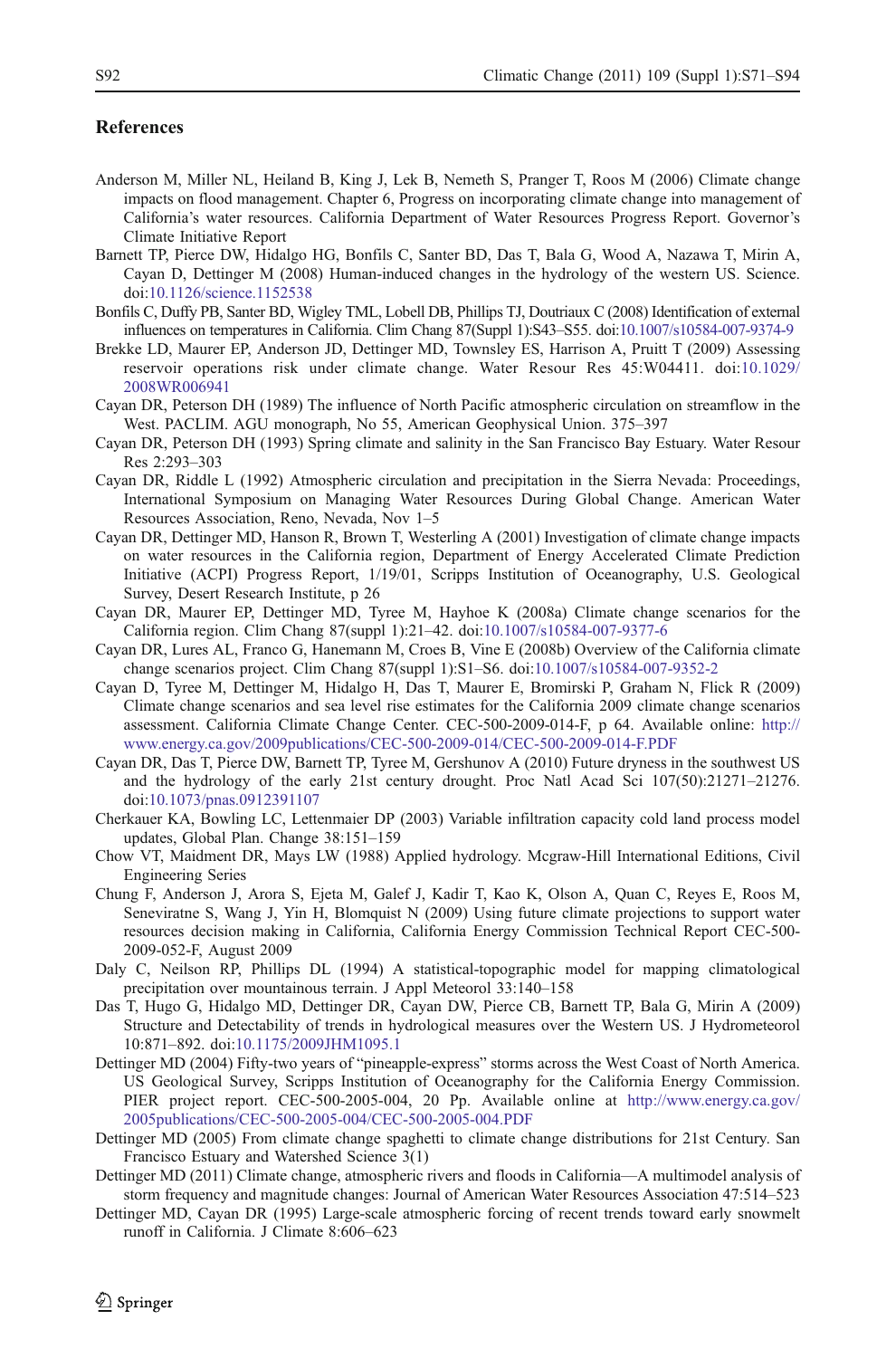- <span id="page-22-0"></span>Dettinger MD, Cayan DR, Meyer MK, Jeton AE (2004) Simulated hydrologic responses to climate variations and change in the Merced, Carson, and American River basins, Sierra Nevada, California, 1900–2099. Clim Chang 62:283–317
- Dettinger M, Hidalgo H, Das T, Cayan D, Knowles N (2009) Projections of potential flood regime changes in California. Public Interest Energy Research, California Energy Commission, Sacramento, CA. Available online at <http://www.energy.ca.gov/2009publications/CEC-500-2009-050/CEC-500-2009-050-D.PDF>
- Dettinger MD, Ralph FM, Hughes M, Das T, Neiman P, Cox D, Estes G, Reynolds D, Hartman R, Cayan D, Jones L (2011) Requirements and designs for a winter storm scenario for emergency preparedness and planning exercises in California. Natural Hazards. doi[:10.1007/s11069-011-9894-5](http://dx.doi.org/10.1007/s11069-011-9894-5)
- DWR (2005a) Bulletin 160–05 California Water Plan Update
- DWR (2005b) Flood warning: Responding to California's Flood Crisis. State of California, The Resources Agency, Department of Water Resources, January 2005
- DWR (2006) Progress on incorporating climate change into planning and management of California's Water Resources, California Department of Water Resources, Technical Memorandum Report, July 2006
- DWR (2007) A California challenge flooding in the Central Valley. A report to the Department of Water Resources, State of California, October 2007
- Easterling DR, Meehl GA, Parmesan C, Changnon SA, Karl TR, Mearns LO (2000) Climate extremes: observations, modeling, and impacts. Science 2889(5487):2068–2074
- Franco G, Cayan D, Moser S, Hanemann M, Jones M-A (2011) Second California Assessment: Integrated Climate Change Impacts Assessment of Natural and Managed Systems. Climatic Change. In this Issue
- Griffis VW, Stedinger JR (2007) Incorporating climate change and variability into bulletin 17B LP3 Model, World Environmental and Water Resources Congress 2007: Restoring Our Natural Habitat, American Society of Civil Engineers, 8
- Hamlet AF, Lettenmaier DP (2005) Production of temporally consistent gridded precipitation and temperature fields for the continental U.S. J Hydrometeorol 6:330–336
- Hamlet AF, Lettenmaier DP (2007) Effects of 20th Century warming and climate variability on flood risk in the Western U.S. Water Resour Res 43:W06427. doi:[10.1029/2006WR005099](http://dx.doi.org/10.1029/2006WR005099)
- Healey M, Dettinger M, Norgaard R (eds) (2008) The state of Bay-Delta science, 2008: CALFED Science Program, 174 p., <http://science.calwater.ca.gov/publications/sbds.html.>
- Hidalgo HG, Dettinger MD, Cayan DR (2008) Downscaling with constructed analogues: daily precipitation and temperature fields over the United States. California Energy Commission, PIER Energy-Related Environmental Research. CEC-500-2007-123. p. 48. Available online: [www.energy.](http://www.energy.ca.gov/2007publications/CEC-500-2007-123/CEC-500-2007-123.PDF) [ca.gov/2007publications/CEC-500-2007-123/CEC-500-2007-123.PDF](http://www.energy.ca.gov/2007publications/CEC-500-2007-123/CEC-500-2007-123.PDF)
- Hidalgo HG, Das T, Dettinger MD, Cayan DR, Pierce DW, Barnett TP, Bala G, Mirin A, Wood AW, Bonfils C, Santer BD, Nozawa T (2009) Detection and attribution of climate change in streamflow timing of the Western United States. J Clim 22(13):3838–3855
- Intergovernmental Panel on Climate Change (2007) Climate Change 2007: The physical science basis. Contribution of working group I to the fourth assessment report of the intergovernmental panel on climate change. In: Solomon, S., D. Qin, M. Manning, Z. Chen, M. Marquis, K.B. Averyt, M. Tignor and H.L. Miller (eds.)]. Cambridge University Press, Cambridge, United Kingdom and New York, NY, USA, p 996
- Jain S, Lall U, Mann ME (1999) Seasonality and interannual variations of Northern Hemisphere temperature: Equator-to-pole gradient and ocean–land contrast. J Clim 12:1086–1100
- Kimball JS, Running SW, Nemani R (1997) An improved method for estimating surface humidity from daily minimum temperature. Agric For Meteorol 85:87–98
- Knowles N, Cayan DR (2004) Elevational dependence of projected hydrologic changes in the SanFrancisco Estuary and watershed. Clim Chang 62(1):319–336
- Knowles N, Dettinger M, Cayan D (2006) Trends in snowfall versus rainfall for the Western United States. J Clim 19(18):4545–4559
- Lettenmaier DP, Gan TY (1990) Hydrologic sensitivities of the Sacramento–San Joaquin River Basin, California, to global warming. Water Resour Res 26:69–86
- Liang X, Lettenmaier DP, Wood EF, Burges SJ (1994) A simple hydrologically based model of land surface water and energy fluxes for GSMs. J Geophys Res 99(D7):14,415–14,428
- Lohmann D, Nolte-Holube R, Raschke E (1996) A large scale horizontal routing model to be coupled to land surface parameterization schemes. Tellus 48A:708–721
- Maurer EP (2007) Uncertainty in hydrologic impacts of climate change in the Sierra Nevada, California under two emissions scenarios. Clim Chang 82(3–4):309–325. doi:[10.1007/s10584-006-9180-9](http://dx.doi.org/10.1007/s10584-006-9180-9)
- Maurer EP, Hidalgo HG (2008) Utility of daily vs. monthly large-scale climate data: an intercomparison of two statistical downscaling methods. Hydrol Earth Syst Sci 12:551–563
- Maurer EP, Wood AW, Adam JC, Lettenmaier DP, Nijssen B (2002) A long-term hydrologically-based data set of land surface fluxes and states for the conterminous United States. J Clim 15:3237–3251